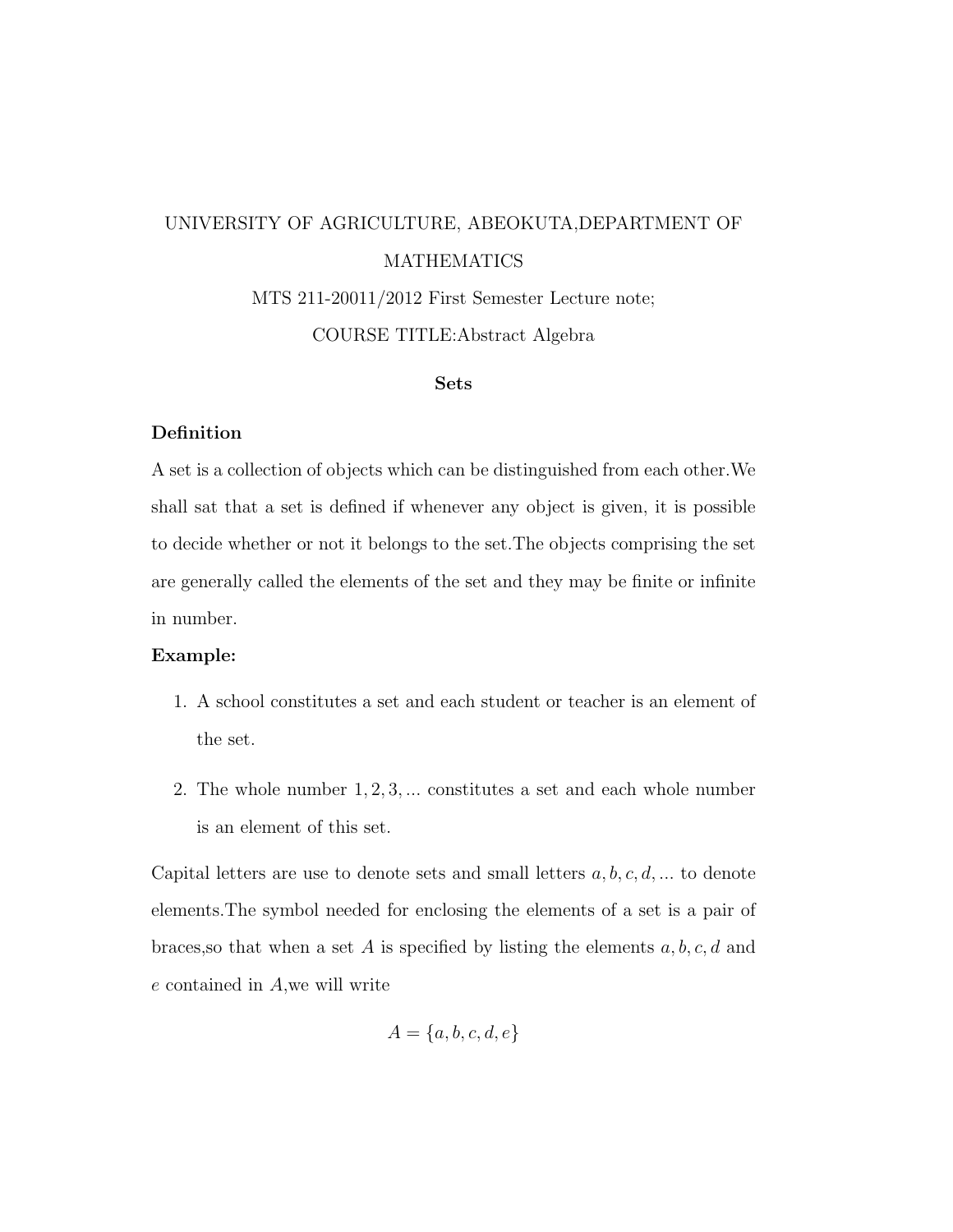The symbol : or | is used for 'such that'. Example

 $N = \{n : n \text{ is a whole number}\}\$ indicates that N is the set of all elements n such that  $N$  is a whole number. That is  $N$  is the set of all whole number.

# Membership of a set :

The element that make up a set are usually called member of that set.We use the symbol  $\in$  to stand for 'is a member (element) of' while the symbol  $\notin$  stand for 'is not a member (element) of e.g

If  $A = \{a, b, c\}$  then  $a \in A, d \notin A$ 

#### Finite and Infinite set:

A finite set is one whose members are countable.e.g

- 1. Consider a set  $A = \{n : n \text{ is a whole number}, 0 < n < 20\}.$
- 2. Member of a football team.

An infinite set is one whose elements are uncountable,as they are infinitely numerous. e.g

The set N of all whole numbers is an infinite set and we could write it thus:

 $N=\{1,2,3,\ldots\}$  with  $\ldots,$  to show it goes on forever.

The set consisting of a single object is called a singleton set.

# Subsets:

A set T is called a subset of a set S if every element of T ia also an element of S.We write  $T \subseteq S$  or  $S \supseteq T$ . Observe that this definition implies that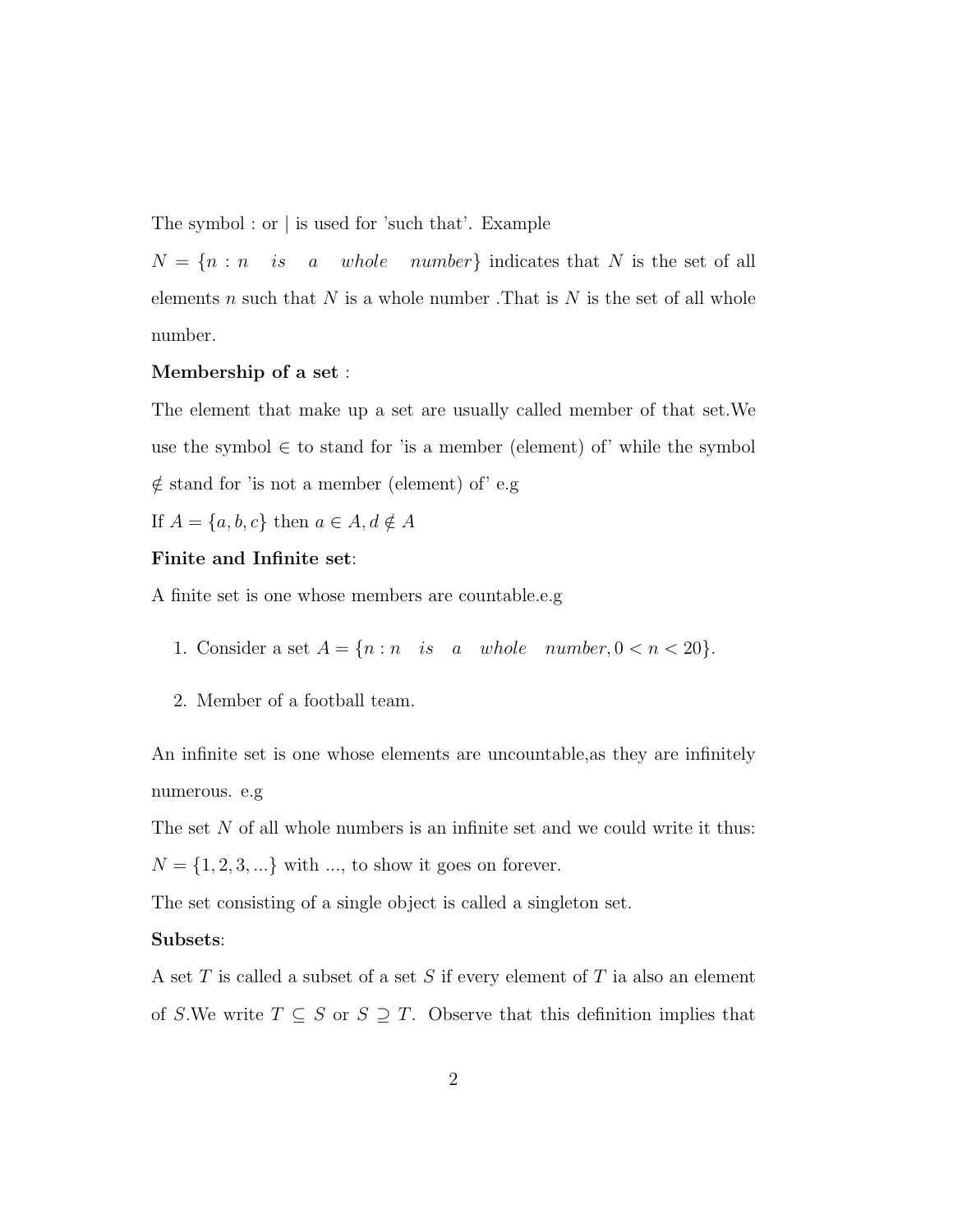every set is a subset of itself.<br>However,<br>if  $T$  is a subset of  $S$  and<br>  $T\neq S,$  we say that T is a proper subset of S and then write  $T \subset S$  or  $S \supset T$ . Thus T is a proper subset of  $S$  if  $T$  is a subset of  $S$  and there exist at least one element of S that is not in T.

Two sets  $S,T$  are equal if and only if  $S\subseteq T$  and  $T\subseteq S$ 

Example:

Kano state,Lagos state,Oyo state is a proper subset of states in Nigeria

#### Empty set:

A set is said to be empty or null if it contains no elements.If a set S is empty, we write  $S = \phi$  or {}. e.g

 $S = \{x | x \in R \text{ and } x^2 + 1 = 0\} = \phi \text{ since } x^2 + 1 = 0 \text{ has no real roots.}$ 

Empty set  $\phi$  is a subset of every set.

## Equality of sets:

Two sets are equal if they have the same elements e.g

$$
\{a, e, i, o, u\} = \{e, o, u, i, a\}.
$$

Also we introduce two new symbols namely  $\Longrightarrow$  and  $\Longleftrightarrow$ . e.g

 $x \in \{x, y, z\} \Longrightarrow \{x\} \subset \{x, y, z\}.$ 

This means that the statement on the right hand side must follow from the statement on the left but the statement on the left does not necessarily follow from that on the right.

 $\implies$  stands for implies and  $\iff$  stands for 'implies and implied by' or 'if and only if'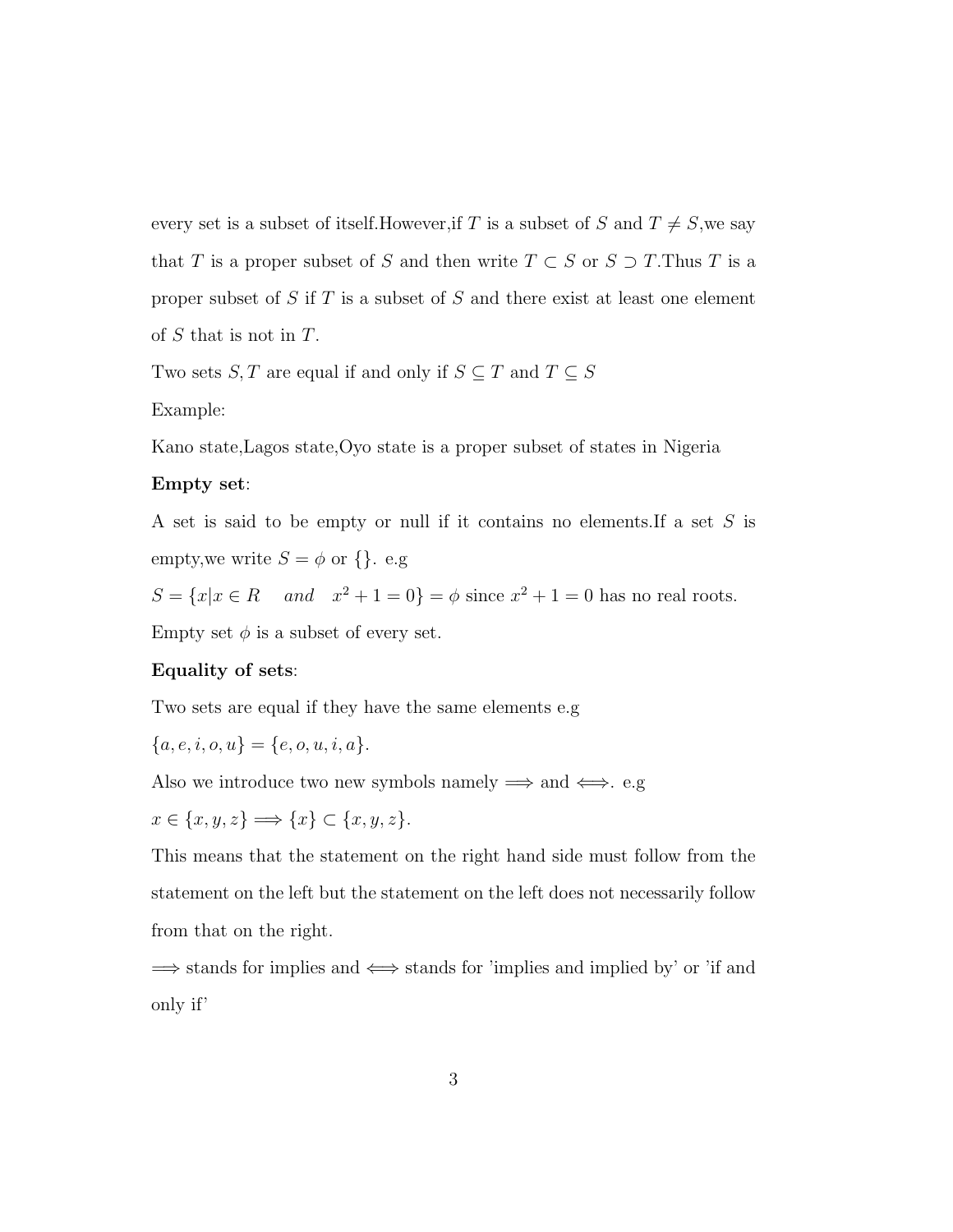For any two sets  $A$  and  $B$ ,

If  $x \in B \Longrightarrow x \in A$ , then  $B \subset A$ .

 $A \subset B$  and  $B \subset A \Longrightarrow A = B$ .

#### Universal set :

The set containing all elements under discussion in a particular problem is called the universal set and is denoted by symbol  $\Sigma$ 

### Complement:

Given a set A,then the set which contains all the elements of the universal set,which are not elements of A is called the complement of A and is denoted by  $A'$  or  $A<sup>c</sup>$ . Thus  $A' = \{x : x \in \Sigma \text{ and } x \notin A\}$ e.g

 $\Sigma = \{1, ..., 8\}, A = \{2, 4, 6, 8\}, A' = \{1, 3, 5, 7\}.$ 

## Equivalent set:

If to each elements of a set  $A$  there corresponds an element of another set  $B$ and to each element of  $B$  there corresponds an element of  $A$ , the element of the two sets are said to be in one-to-one correspondence.The sets are then said to be equivalent. The symbol which expresses this relationship is  $\sim$  and  $A \sim B$  means that A is equivalent to B.e.g

The sets  $A = \{a, b, c\}$  and  $B = \{1, 2, 3\}$  are equivalent because we could make the first element of A correspond to the first element of B and so on. The sets  $A = \{a, b, c, d\}$  and  $B = \{1, 2, 3, 4, 5\}$  are not equivalent because even through we can pair all the elements of A with some of the elements of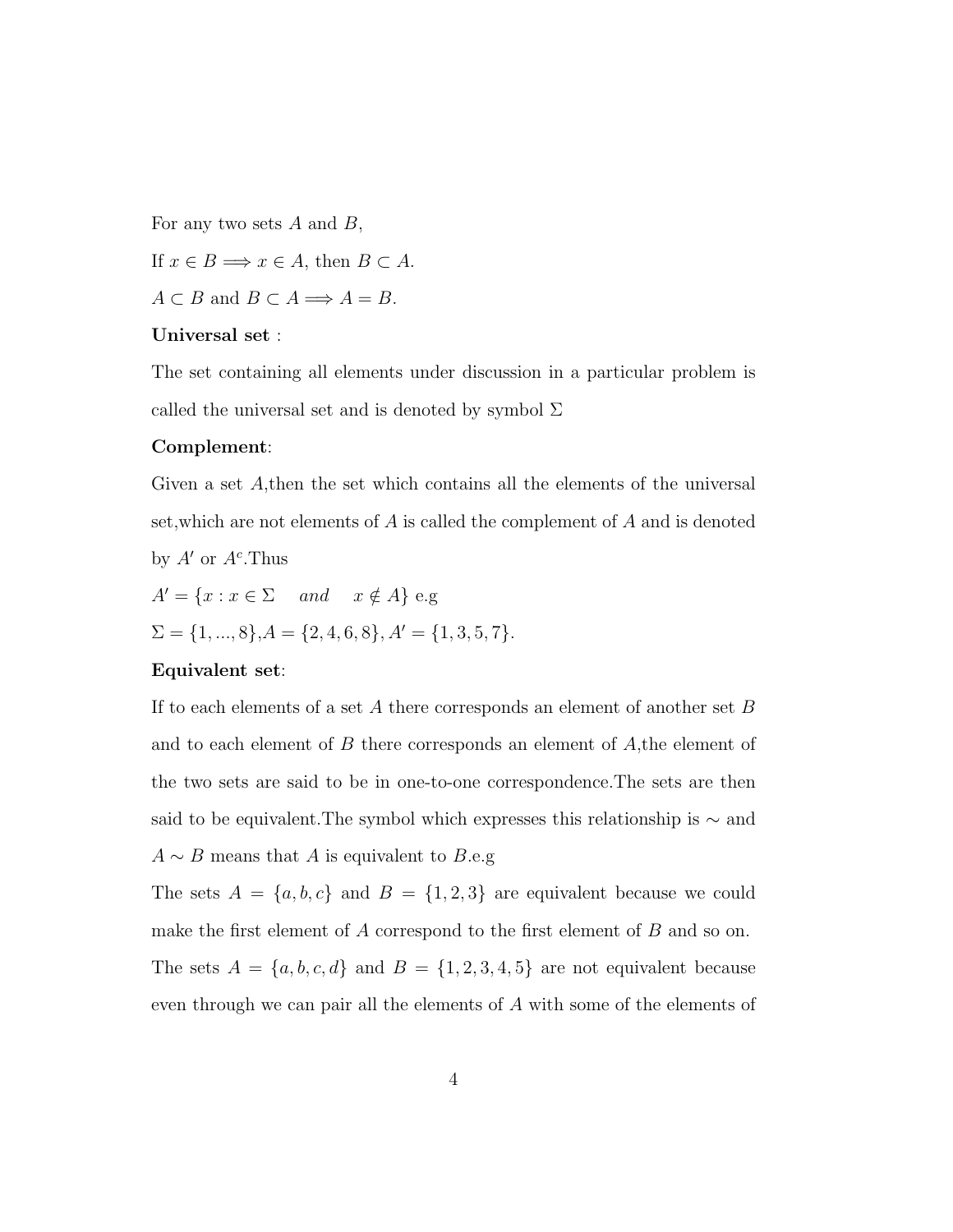B,the reverse procedure leaves one element without any pair.

#### Power set:

The family  $\beta$  of all subsets of S is called the power set of S and is denoted by  $2^s$ .

For example

Is  $S = \{1, 2, 3\}, \beta = \{\phi, S, \{1\}, \{2\}, \{3\}, \{1, 2\}, \{2, 3\}, \{3, 1\}\} = 2^3.$ 

# Definition:

Let  $\Omega$  be any set .The family or collection of sets  $S_{\omega}$  written  $\{S_{\omega}\}_{{\omega}\in{\Omega}}$  is said to be indexed by  $\Omega$  and  $\Omega$  is called an indexing set for this family. For example

- 1. Let  $\Omega = N =$  set of all natural number and  $S_n = 1 + \frac{1}{2} + \dots + \frac{1}{2^n}$ . Then the family  $\{S_n | n \in N\}$  is indexed by  $\Omega = N$ .
- 2. (\*) Let  $\Omega = \{1, 2, 3, 4, 5\}$  and  $S_{\omega}$ =all integral multiples of  $\omega$ . Thus  $S_1$  = Z  $S_2 = 2Z = \{..., -4, -2, 0, 2, 4, ...\}$  $S_3 = 3Z = \{..., -6, -3, 0, 3, 6, ...\}$  $S_{\omega} = \{..., -2\omega, -\omega, 0, \omega, 2\omega, ...\} \omega \in \Omega$
- 3. Let  $\Omega$  = the set of all English words and  $S_{\omega} = \{x | x \text{ is a letter in } \omega \in \Omega\}$ Ω}

Suppose  $\omega$  is the word 'fence' then  $S_{\omega} = \{e, f, n, c\}$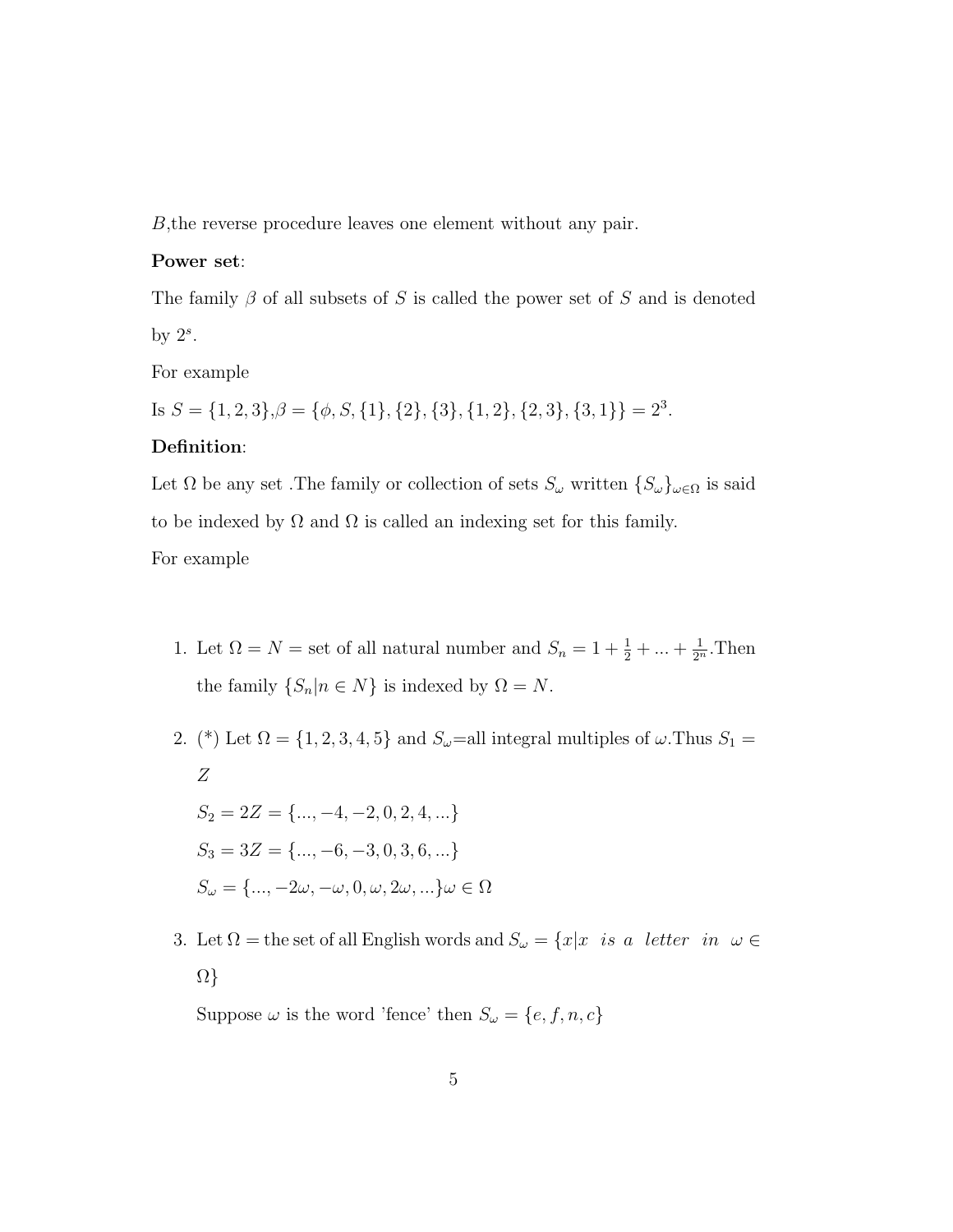4. let 
$$
\Omega = \{a, b, c\}
$$
  
\n
$$
S_a = \{all \quad even \quad integers\}
$$
\n
$$
S_b = \{x \in Z | -10 \le x \le 5\}
$$
\n
$$
S_c = \{all \quad integers \quad \ge -5\}
$$

The last example shows that indexing set may have no direct bearing on the sets being indexed.  $\Omega$  may just provide a way of distinguishing the set concerned.

#### Intersection:

Suppose we have two sets  $S, T$ . The intersection of S and T is the set of all elements common to both S and T and is denoted by  $S \cap T$ . Thus  $S \cap T = \{x | x \in S \text{ and } x \in T\}$ . Observe that if  $T \subset S$ , then  $S \cap T = T$ . Also if  $S \cap T = \phi$ , we say S and T are disjoint.

If  $\Omega = {\omega}$  is any indexing set for a family  ${S_{\omega}}_{\omega \in \Omega}$  we define the intersection  $∩<sub>ω∈Ω</sub>S<sub>ω</sub>$  of members of this family as the set of all elements common to all the  $S_{\omega}, \omega \in \Omega$ . Thus  $\cap_{\omega \in \Omega} S_{\omega} = \{x | x \in S_{\omega} \text{ for each } \omega \in \Omega\}.$ For example

Let 
$$
S = \{1, 3, 5, 7, 9\}
$$
,  $T = \{x \in Z | x^3 - 6x^2 + 11x - 6 = 0\}$ . Then  $S \cap T = \{1, 3\}$ .

# Union:

Let  $S, T$  be two sets.We define the union of S and T ,written  $S \cup T$ , as the set of elements which are either in S or T.Thus  $S \cup T = \{x | x \in$ S or  $x \in T$ .It follows that  $S \cup T = T \cup S$ .If  $\Omega$  is an indexing set for a family  $\{S_{\omega}\}_{{\omega}\in{\Omega}}$ , then the union  $\cup_{{\omega}\in{\Omega}}S_{\omega}$  of the sets  $S_{\omega}$  is defined as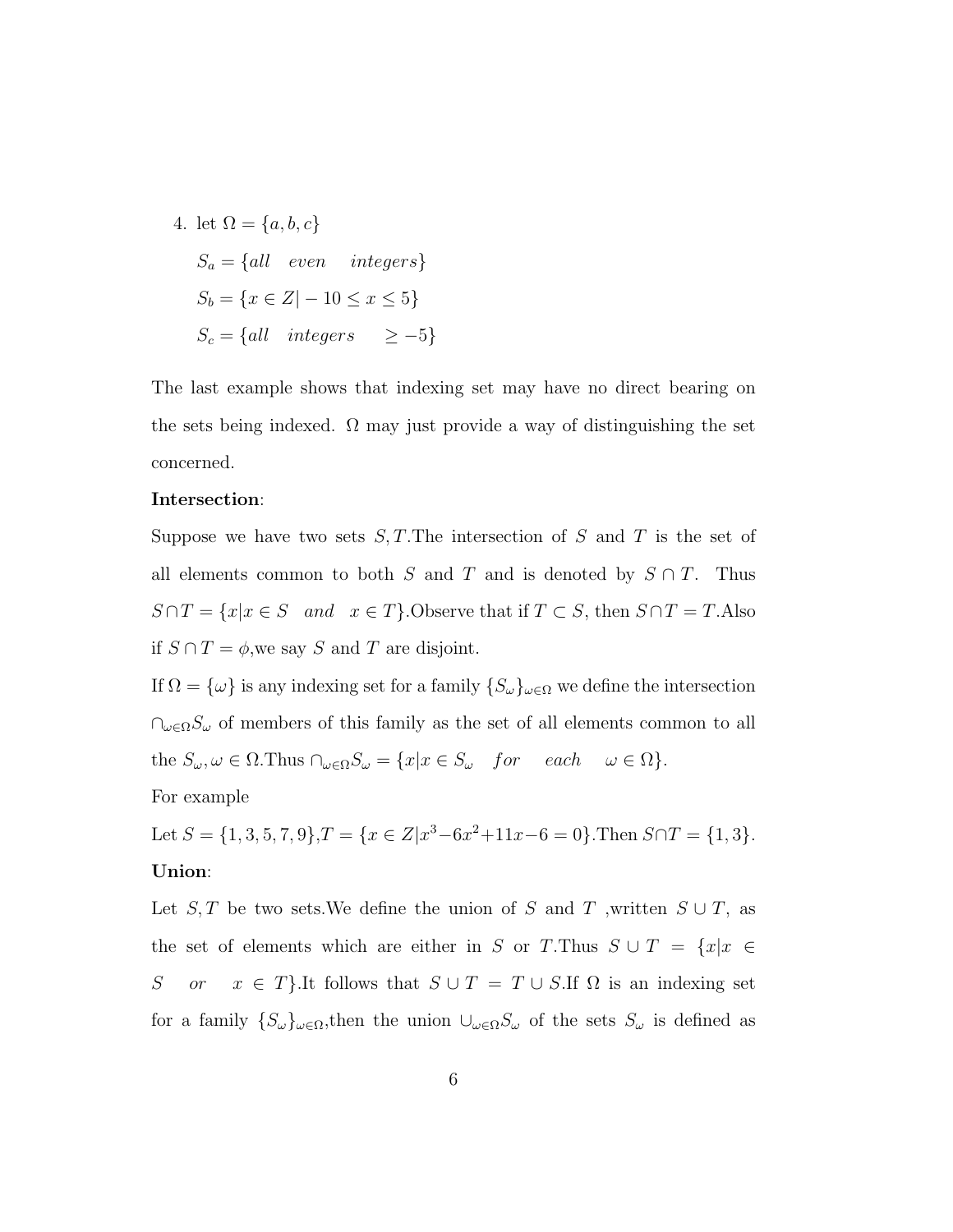$\cup_{\omega \in \Omega} S_{\omega} = \{x | x \text{ is in at least one } S_{\omega}.$ For example

In example  $(*)$ , $\cup_{\omega \in \Omega} S_{\omega} = Z$ .

Theorem: If  $S, T$  are two sets, then

- 1.  $S \cap (T \cap V) = (S \cap T) \cap V$
- 2.  $(S \cup T) \cup V = S \cup (T \cup V)$
- 3.  $S \cap (T \cup V) = (S \cap T) \cup (S \cap V)$
- 4.  $S \cup (T \cap V) = (S \cup T) \cap (S \cup V)$

Proof:  $(1)-(2)$  (exercise)

3. Let  $x \in L.H.S,$ then  $x \in S$  and  $x \in T \cup V$ . This implies that  $x \in S$  and  $x \in (T \quad or \quad V).$ i.e  $x \in (S \quad and \quad T)$  or  $x \in (S \quad and \quad V)$ . i.e  $x \in S \cap T$  or  $x \in S \cap V$ , i.e  $x \in S \cap T \cup x \in S \cap V$ Hence  $x \in R.H.S.$ Therefore  $S \cap (T \cup V) \subseteq (S \cap T) \cup (S \cap V)$ . Let  $x \in R.H.S,$  then  $x \in S \cap T$  or  $x \in S \cap V$ . i.e  $x \in (S \quad and \quad T)$  or  $x \in (S \quad and \quad V)$  $\implies$  that  $x \in S$  and  $x \in T$  or V i.e  $x \in S \cap (T \cup V)$ Hence  $(S \cap T) \cup (S \cap V) \subseteq S \cap (T \cup V)$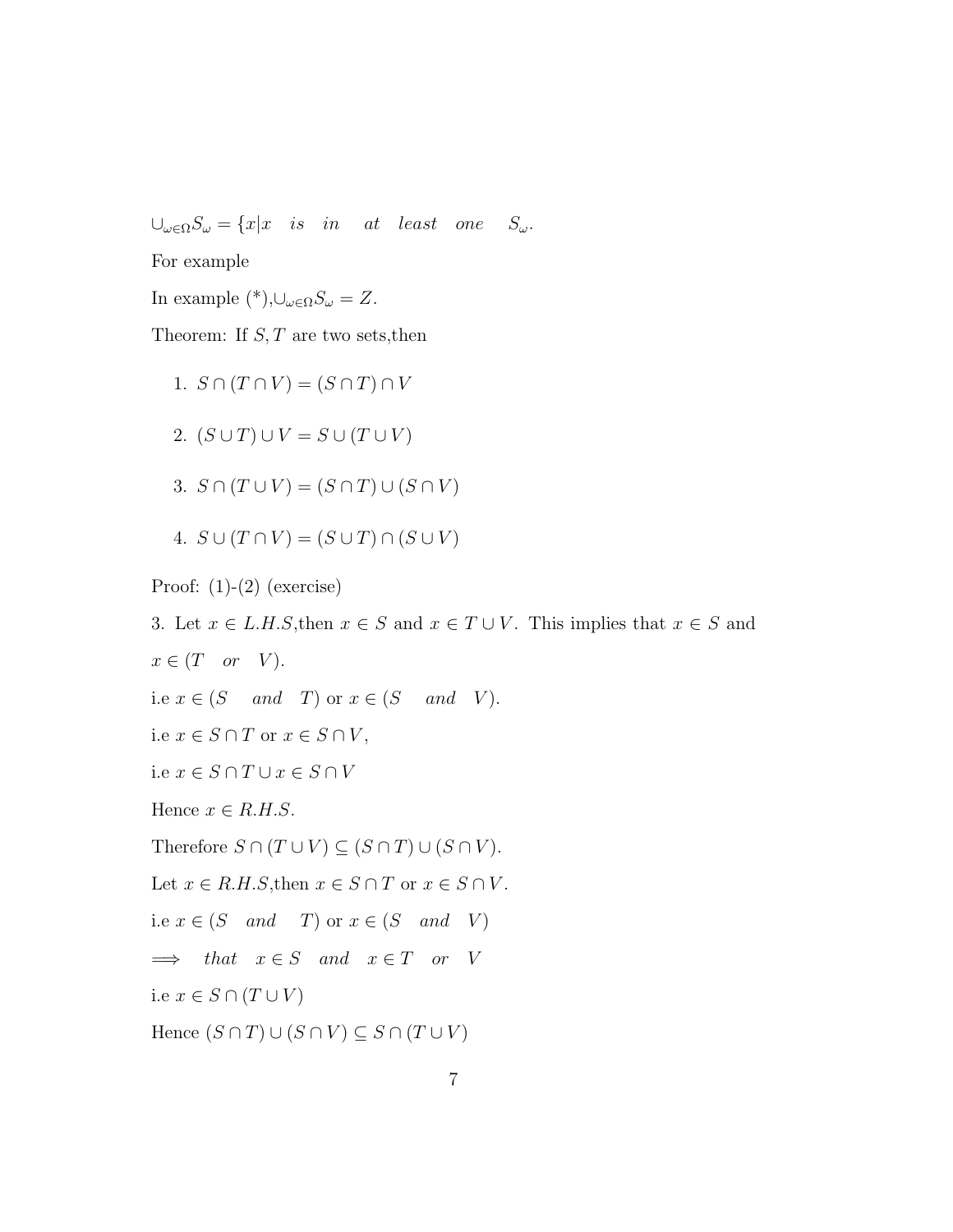Therefore  $(S \cap (T \cup) = (S \cap T)n \cup (S \cap V)$ 

# Definition:

- A family  $\{S_{\omega}\}_{{\omega}\in{\Omega}}$  of subset  $S_{\omega}$  of a set S is said to form a partition if
- 1.  $S = \bigcup_{\omega \in \Omega} S_{\omega}$  and
- 2. For any  $S_{\omega}, S_{\omega'}$ , either  $S_{\omega} = S_{\omega'}$  or  $S_{\omega} \cap S_{\omega'} = \phi$

i.e  $\omega \neq \omega' \Longrightarrow S_{\omega} \cap S_{\omega'} = \phi$ 

# Definition:

Let  $S, T$  be two sets,we define  $S - T$ , the difference of S and T (sometimes

read 'S minus T) as the set of elements which are in S but not in T.

For example

Let 
$$
S = \{1, 2, 3, 4, 7, 10\}
$$
  
\n $T = \{2, 7, 5, 8, 11\}$   
\n $S - T = \{1, 3, 10\}$ 

Theorem:

$$
1. \ A - B \subset A
$$

$$
2. (A - B) \cap B = \phi
$$

Proof:

1. Let  $x \in (A - B)$ . By definition  $x \in A$  and  $x \notin B$ . In any case  $x \in A$ , so  $(A - B) \subset A$ 2. Let  $x \in (A - B) \cap B$ 

Then  $x \in A - B$  and  $x \in B$  (1)

Now  $x \in A - B$  implies that  $x \in A$  and  $x \notin B$ . This contradicts (1).Hence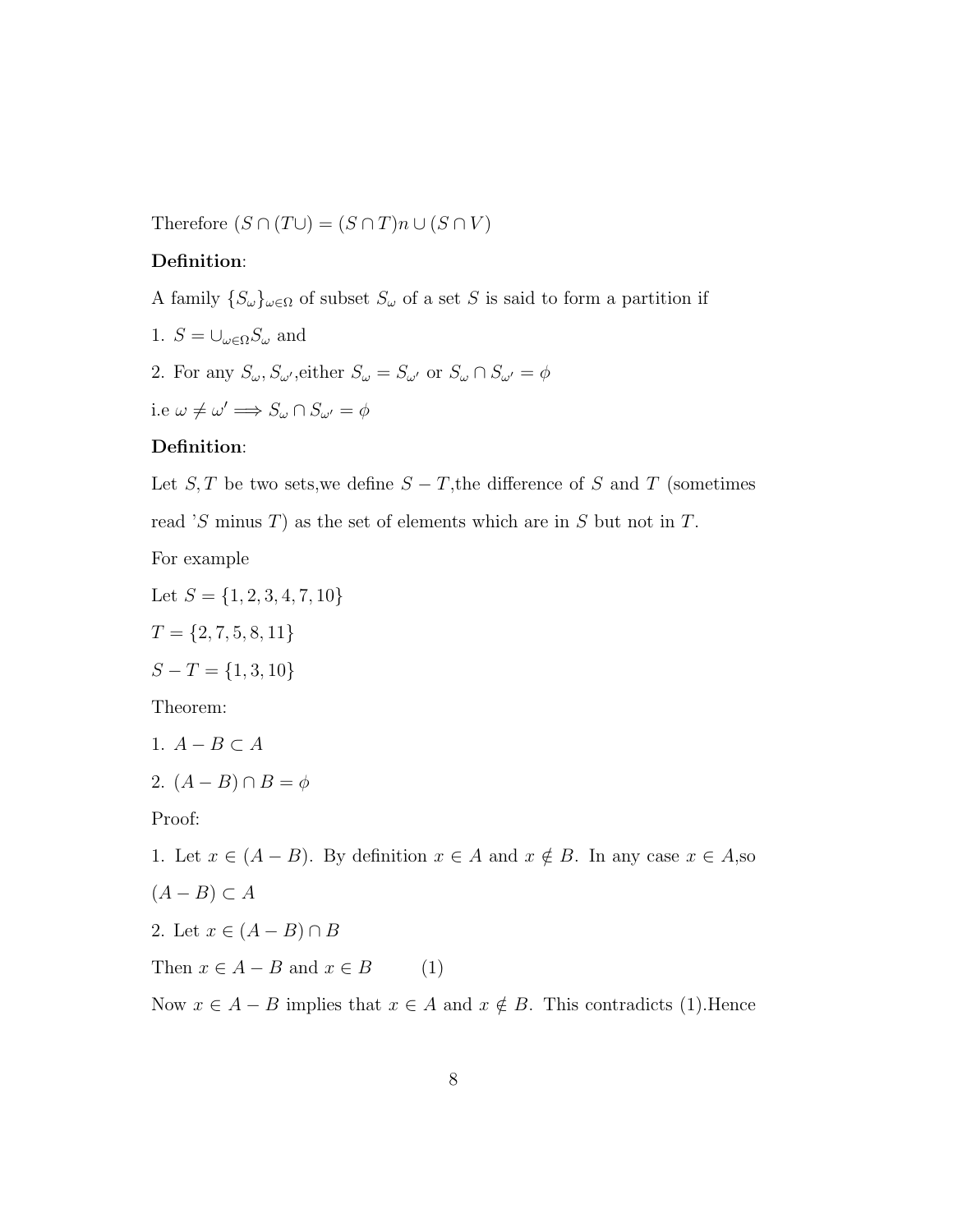there does not exist any element in  $(A - B) \cap B$ .

Therefore  $(A - B) \cap B = \phi$ .

Theorem:

- 1.  $\Sigma' = \phi, \phi' = \Sigma$
- 2.  $(S')' = S$
- 3.  $(S \cup T)' = S' \cap T'$
- 4.  $(S \cap T)' = S' \cup T'$

(3) and (4) are known as De Morgan's law.

Proof.

3. Let  $x \in (S \cup T)'$  then  $x \notin (S \cup T)$ . i.e  $x \notin (S \cup T)$ . Then clearly  $x \in S'$ and  $x \in T'$  which means that  $x \in S' \cap T'$  i.e  $(S \cup T)' \subseteq S' \cap T'$ . Similarly let  $x \in S' \cap T'$ , then  $x \in S'$  and  $x \in T'$ . i.e  $x \notin S$  and  $x \notin T$ . Hence x cannot be in  $S \cup T$ , since it is neither in S nor in T. i.e  $x \in (S \cup T)'$ .

Therefore  $S' \cap T' \subseteq (S \cup T)'$ .

Therefore  $(S \cup T)' = S' \cap T'$ .

**Definition:** Let  $S, T$  be two sets. The symmetric difference of S and T is defined as  $(S \cup T) - (S \cap T)$  and written as  $S \triangle T$ .

**Definition:** Let  $\{S_{\omega}\}_{{\omega}\in\Omega}$  be a family of sets indexed by  $\Omega$ . The disjoint union or set sum of  $S_{\omega}$  is define as  $\cup_{\omega \in \Omega} \{ S_{\omega} \times \{\omega\} \}$  and written as  $\vee_{\omega \in \Omega} S_{\omega}$ . If sets  $S_{\omega}$  are disjoint then  $\vee_{\omega \in \Omega} S_{\omega}$  and  $\cup_{\omega \in \Omega} S_{\omega}$  have the same number of elements.

For example.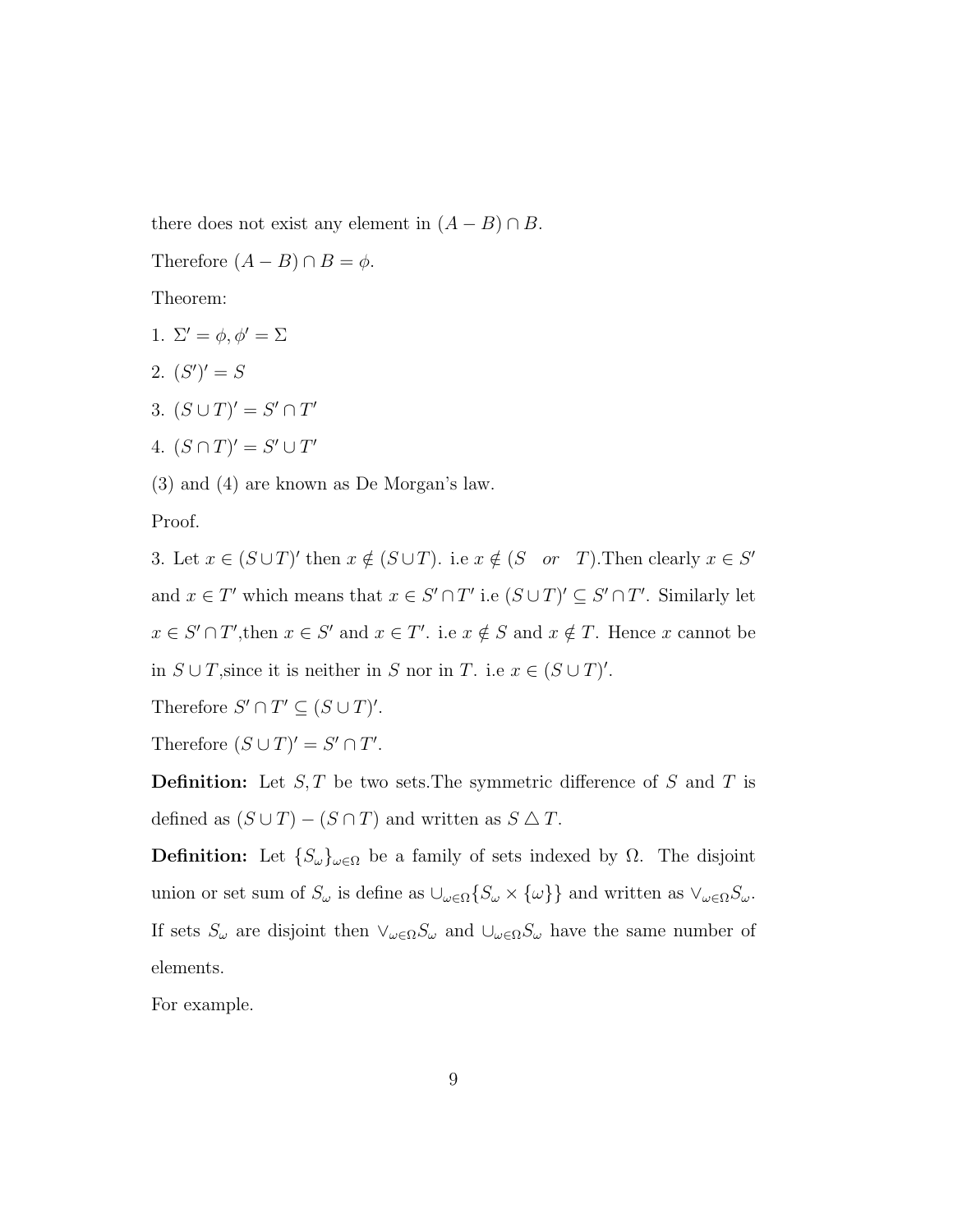1. Let  $\Omega = \{1, 2\}, S_1 = \{a, b\}, S_2 = \{c, d\}$ Then  $S_1 \vee S_2 = \{(a, 1), (b, 1), (c, 2), (d, 2)\}\$ 2. Let  $\Omega = \{a, b, c\}$  $S_a = \{1, 2, 3, 6, 8, 10\}, S_b = \{2, 4, 6, 7, 9\}, S_c = \{4, 11, 6, 1, 3, 18\}$ Then  $S_a \vee S_b \vee S_c = (S_a \times \{a\}) \cup (S_b \times \{b\}) \cup (S_c \times \{c\})$ . Note that  $S_a \cup S_b \cup S_c$ has 11 elements but  $S_a \vee S_b \vee S_c$  has 17 elements.

**Definition:** The cartesian product (or product set) of  $S$  and  $T$  written as  $S \times T$  is the set of all ordered pair  $(a, b)$  such that  $a \in S$  and  $b \in T$ .

If S or T is a null set, then so is  $S \times T$ . If S has s elements and T has t elements,  $S \times T$  has st elements. If either S or T is infinite and the other is non-empty, then  $S \times T$  is infinite.

For example

Let  $S = \{c, d\}, T = \{4, 7, 9\}$  then  $S \times T = \{(c, 4), (c, 7), (c, 9), (d, 4), (d, 7), (d, 9)\}.$ Hence  $S \times T$  has 6 elements.

**Definition:** The cartesian product  $S_1 \times ... \times S_n$  of n sets  $S_1, ... S_n$  as the set of all *n*-tuples  $(\alpha_1, ..., \alpha_n)$  where  $\alpha_i \in S_i$ ,  $i = 1, 2, ..., n$  with the understanding that  $(\alpha_1, ..., \alpha_n) = (\alpha'_1, ..., \alpha'_n)$  if and only if  $\alpha_i = \alpha'_i$ .

For example

The Euclidean 3-space  $=R \times R \times R = \{(a, b, c) | a, b, c \in R\}.$ 

**Definition:** An open sentence in a single variable x is an expression of the form  $p(x)$  such that when x is replaced by a specific value like a,then  $p(aP)$ is either true or false.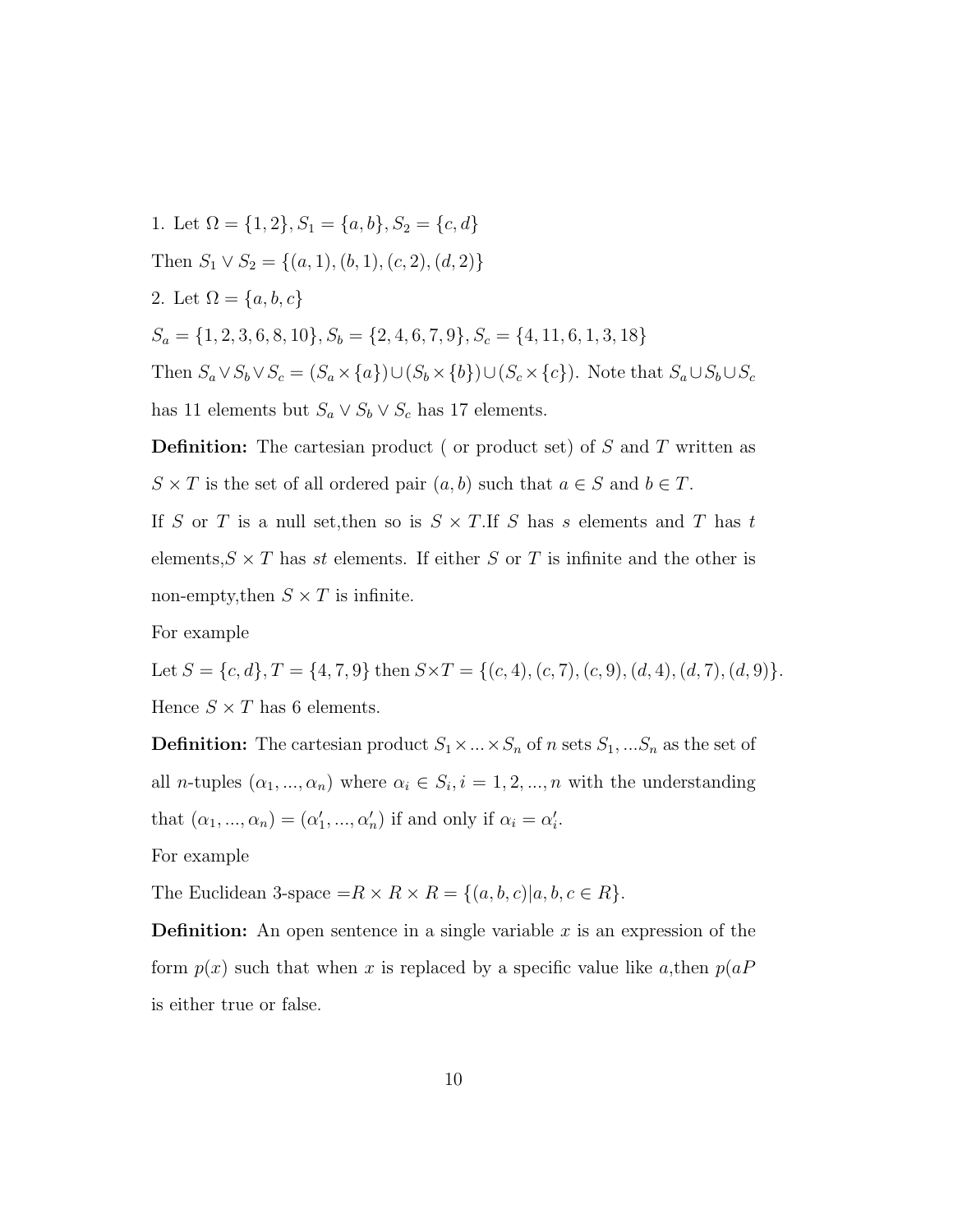An open sentence in two variables  $x, y$  is an expression of the form  $p(x, y)$ such that whenever x, y are given specific values a, b say, then  $p(a, b)$  is either true or false.

For example

1. x divides y is an open sentence in x and y  $p(2, 4)$  is rue but  $p(3, 5)$  is false. 2.  $x - y = 4$  is an open sentence in two variables  $p(12, 8)$  is true but  $p(9, 6)$ is false.

**Definition:** Let S and T be two sets. A propositional function defined on  $S \times T$  is an open sentence  $p(x, y)$  where x takes in S and y in T.

**Definition:** Let S, T be two sets.A relation  $\sim$  from S to T is given by a triple  $(S, T, p(x, y))$  where  $p(x, y)$  is a propositional function on  $S \times T$ .

If  $p(a, b)$  is true,write  $a \sim b$  (to be read a is in relation to b). Otherwise write a ∼ b. If ∼ is a relation from S to T, we may write it as ∼: S → T and  $b = ∼ (a)$  where  $a ∈ S, b ∈ T$  and  $p(a, b)$  is true. If  $∼ = (S, S, p(x, y))$  we say that  $\sim$  is a relation on S.

**Definition:** Let  $\sim$  be a relation from a set S to a set T. The domain D of  $\sim$ is the subset of S consisting of first co-ordinate elements of  $\sim^*$ . i.e

$$
D = \{a | (a, b) \in \sim^* \}.
$$

The range  $F$  of  $\sim$  is the subset of T consisting of second co-ordinate elements of ∼<sup>∗</sup> i.e

$$
F = \{b | (a, b) \in \sim^*\}.
$$

For example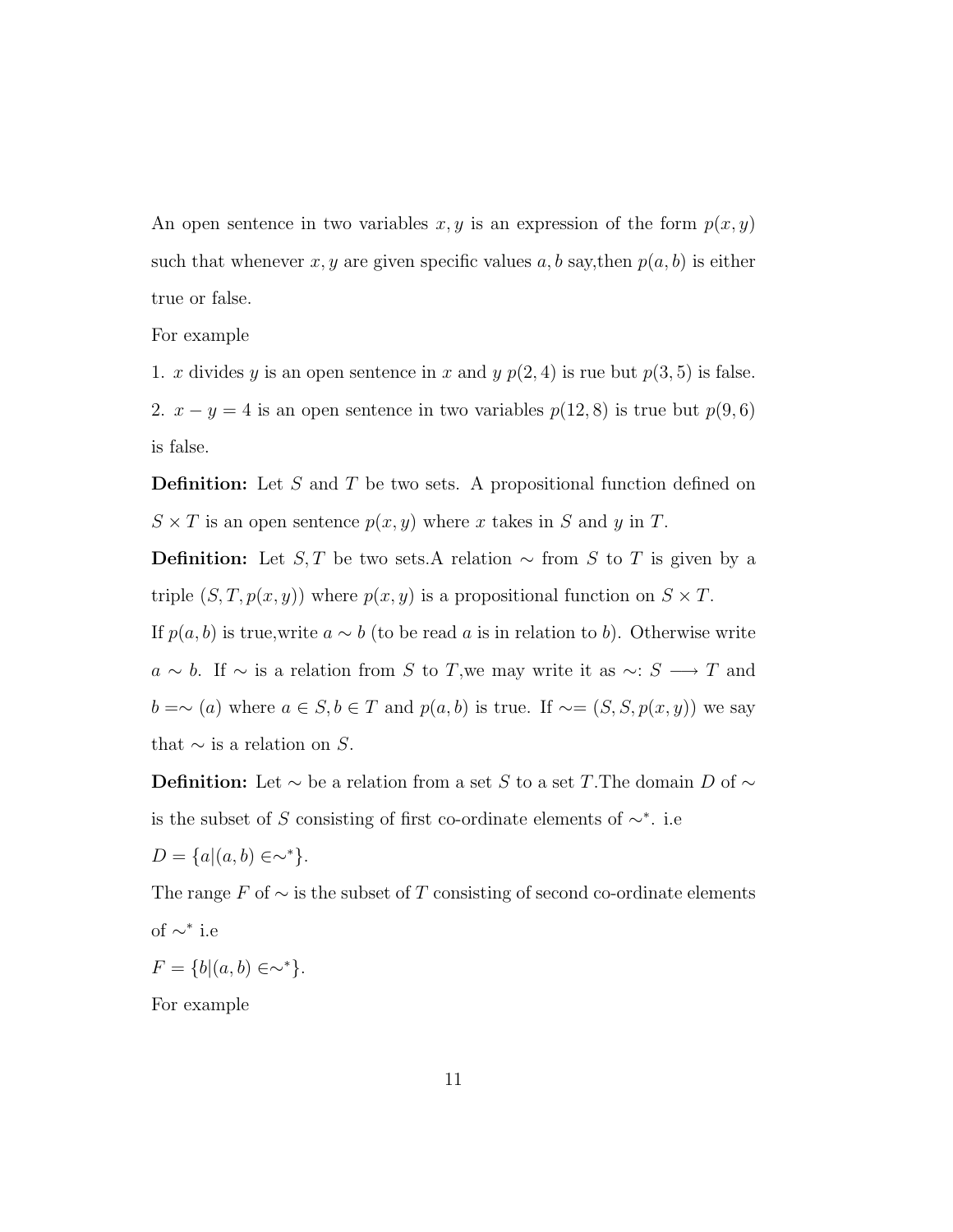$S = \{1, 3, 4, 7, 8\}, T = \{1, 2, 3, 4, 5, 6, 7, 8, 9, 10\}$ Let  $\sim=(S,T,p(x,y))$  where  $p(x,y)$  means  $y=2x$ . Then  $\sim$  \* = {(1, 2), (3, 6), (4, 8)}.  $D = \{1,3,4\}, F = \{2,6,8\}.$ 

**Definition:** A relation  $\sim$  on a set S is said to be reflexive if  $a \sim a$  for all  $a \in S$  i.e  $(a, a) \in \sim^*$  for all  $a \in S$ .

(\*\*) For example

Let  $S = N$ , the set of all natural numbers. For  $a, b \in N$ , let  $a \sim b$  means a divides *b*.Then *a* divides *a* for all  $a \in N$  and so  $\sim$  is reflexive.

**Definition:** A relation  $\sim$  on a set S is said to be symmetric if  $a \sim b$  implies that  $b \sim a$  for all  $a, b \in S$ . i.e  $(a, b) \in \sim^*$  implies that  $(b, a) \in \sim^*$  for all  $a, b \in S$ .

For example

In the example (\*\*) above, $\sim$  is not symmetric, since a divides b does not necessarily imply that b divides a.

e.g 2|6 but 6 does not divide 2.

**Definition:** A relation  $\sim$  on a set S is said to be transitive if  $a \sim b$  and  $b \sim c$  imply that a sin c. i.e  $(a, b) \in \sim^*$ ,  $(b, c) \in \sim^*$  imply that  $(a, c) \in \sim^*$ .

e.g In the example (\*\*) above, $\sim$  is transitive, since a divides b and b divides c imply that a divides c.

**Definition:** A relation  $\sim$  on a set S is called an equivalence relation if  $\sim$  is reflexive,symmetric and transitive.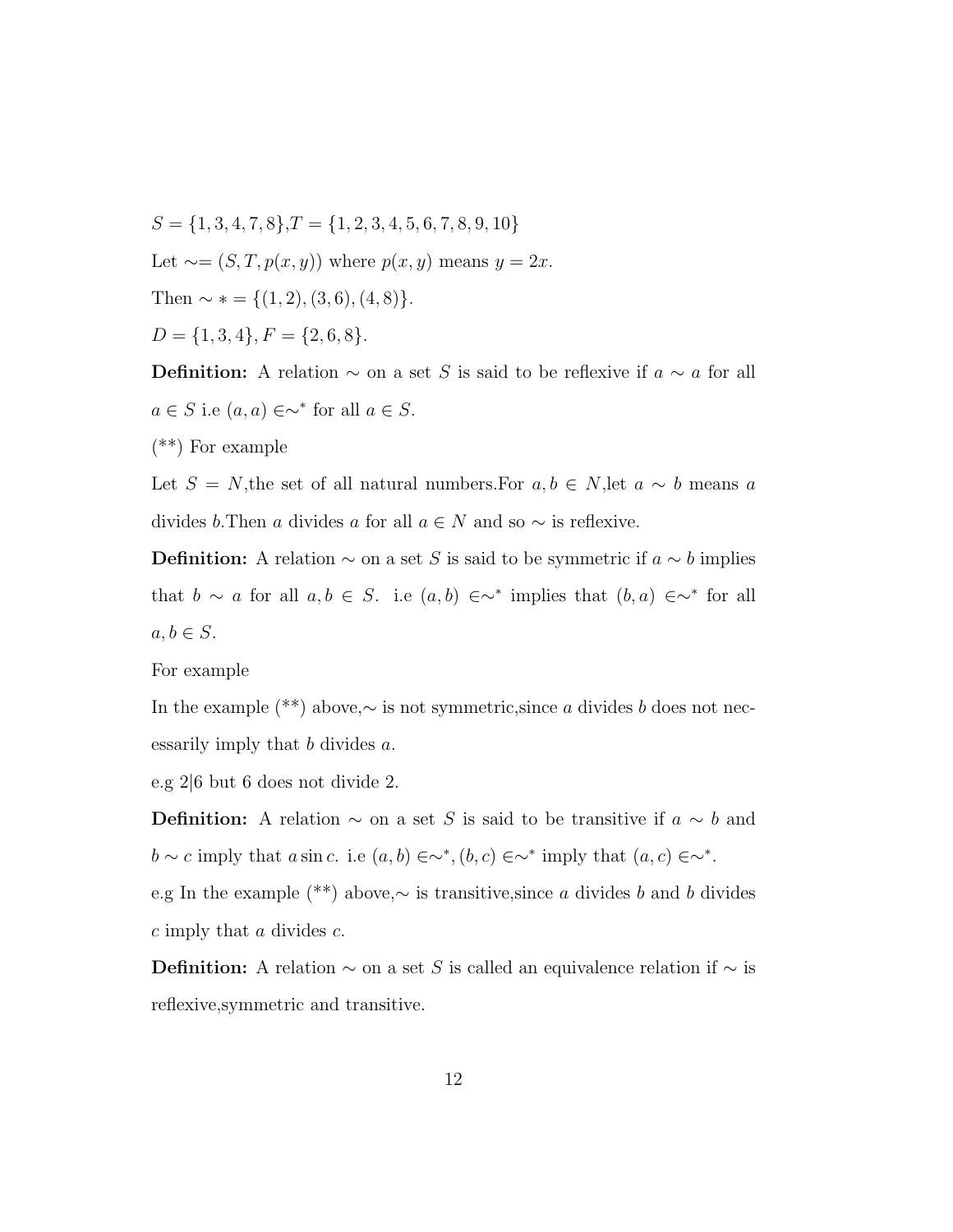For eaxample

Let  $S = Z$ . Define  $a \sim b$  by 5 divides  $(a - b)$ . Then  $\sim$  is an equivalence relation.

Proof.

5 divides  $(a - b)$  implies that  $(a - b) = 5k$  for some  $k \in \mathbb{Z}$  i.e  $a = 5k + b$ .

So  $a \sim a$  since  $a = 5k + a$  for some  $k = 0 \in \mathbb{Z}$  i.e  $\sim$  is reflexive.

Now  $a \sim b$  implies that  $a = 5k + b$ . i.e  $b = a + 5k'$  where  $k' = -k$  also in Z.Hence  $a \sim b$  implies  $b \sim a$  ie. $\sim$  is symmetric.

Now  $a \sim b, b \sim c$  all imply that  $a = 5k_1 + b, b = 5k_2 + c$  respectively for some  $k_1, k - 2 \in \mathbb{Z}$  i.e  $b = a - 5k - 1$  and  $a - 5k - 1 = 5k_2 + c$  i.e  $a = 5(k_1 + k_2) + c$ . Now  $k_1 + k_2 = k \in \mathbb{Z}$ . Hence  $a = 5k + c$  for  $k \in \mathbb{Z}$ .

Thus  $a \sim b, b \sim c$  imply  $a \sim c$ . Hence  $\sim$  is transitive.

Therefore  $\sim$  is an equivalence relation.

**Definition:** Let  $\sim$  be an equivalence relation on a set S. foe  $a \in S$ , we define equivalence class of a as the set of all elements b in S such that  $a \sim b$ and denote this set by  $[a]$ . The set of all equivalence classes in S is called the quotient set of  $\sim$  and written s/ $\sim$ .

For example

.

In the example (\*\*) above,

$$
[0] = \{b \in Z | b = 5k \text{ for all } k \in Z\} = \{\dots, -10, -5, 0, 5, \dots\}
$$

$$
[1] = \{b \in Z | b = 1 + 5k \text{ for all } k \in Z\} = \{\dots, -9, -4, 1, 6, 11, \dots\}
$$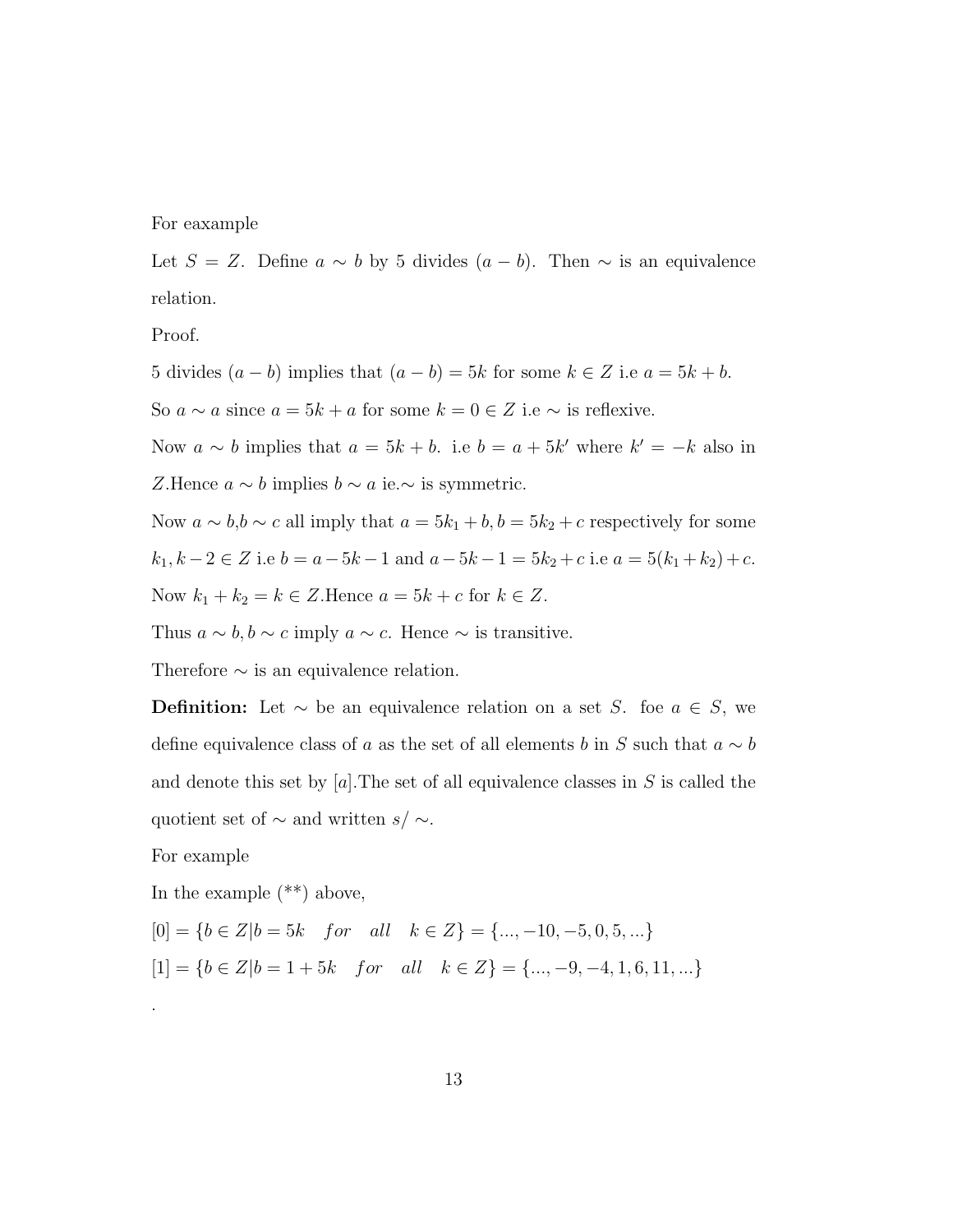$[4] = \{b \in Z | b = 4 + 5k, \quad for \quad all \quad k \in Z\} = \{\ldots, -6, -1, 4, 9, 14, \ldots\}$ of course  $[5] = [0]$ 

.

.

The equivalence classes above are called residue classes modulo 5.In general case where 5 is replaced by an arbitrary positive integer  $m$ , then the equivalence classes are called residue classes modulo  $m$  and are given by  $[0], [1], ..., [m-1].$ 

Theorem: If  $\sim$  is an equivalence relation on a set S, then the set of equivalence classes of  $\sim$  gives a partition of S.Conversely, given any partition of S, there exists an equivalence relation  $\sim$  on S such that the set of equivalence classes of r is the given partition.

#### Natural Numbers

Let N be a non-empty set. Assume the following axioms on N.

1. There exists an injective map  $\alpha : N \longrightarrow N$ ; the image  $\alpha(a)$  of  $a \in N$  is denote  $a^*$  and is called the successor of  $a$ .

2. The successors form a proper subset of N.

3. (Axioms of induction ): Let S be any subset of N which contains a nonsuccessor and such that  $a \in S \Longrightarrow a^* \in S$ . Then  $S = N$ .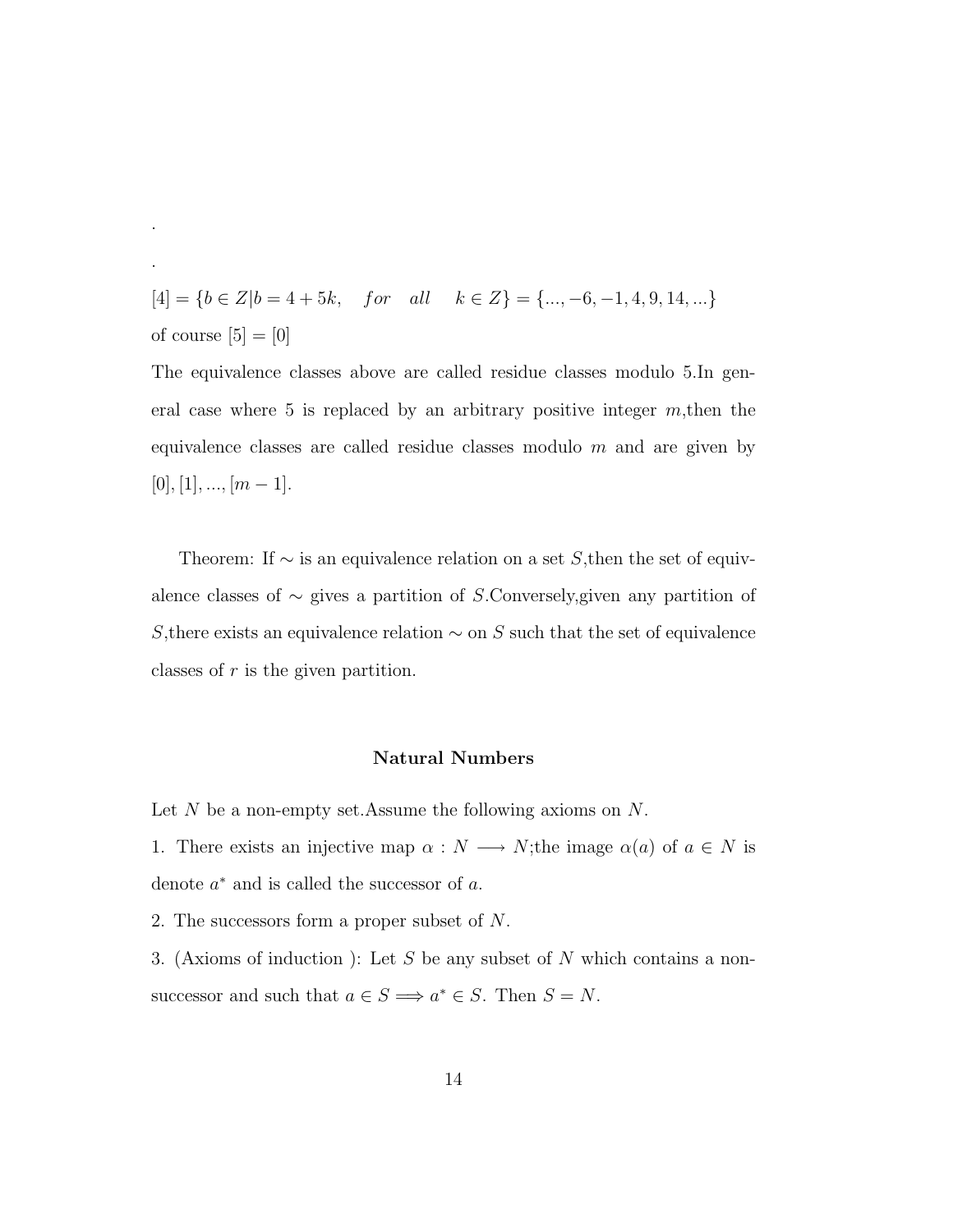#### The first principle of Mathematical Induction

Let  $T_n$  be a statement concerning natural members n.Assuming that  $T_1$  is true and that the truth of  $T_r$  implies the truth of  $T_{r^*}$ , then  $T_n$  is true for every  $n \in N$ .

Proof

Suppose S is the subset of elements  $r \in N$  for which  $T_r$  is true. Then  $1 \in S$ and  $t \in S \Longrightarrow t^* \in S$ . So by the induction axioms  $S = N$ . Hence the result.

#### Definition:

(a). Define  $'+' : N \times N \longrightarrow N$  such that for  $m, n \in N, m_n$  satisfies

1.  $m + 1 = m^*$ 

2.  $m + n^* = (m + n)^*$  (b).  $'': N \times N \longrightarrow N$  such that for  $m, n \in N, m, n$ satisfies

1.  $m.1 = n$ 

2.  $m.n^* = m.n + m$ 

Theorem: The following laws are satisfied by the  $(+)$  and  $()$  defined on N. For all  $m, n, q \in N$ , we have

1.  $m + n = n + m$ ;  $mn = nm$  (Commutative law)

2.  $m + (n + q) = (m + n) + q$ ;  $m(nq) = (mn)q$  (associative law)

3. 
$$
m + q = n + q \implies m = n; mq = nq \implies m = n
$$
 (cancellation law)

4.  $m.(n + p) = m.n + m.p$  (distributive law)

Thus  $(N, +), (N, .)$  are commutative semi groups.

proof.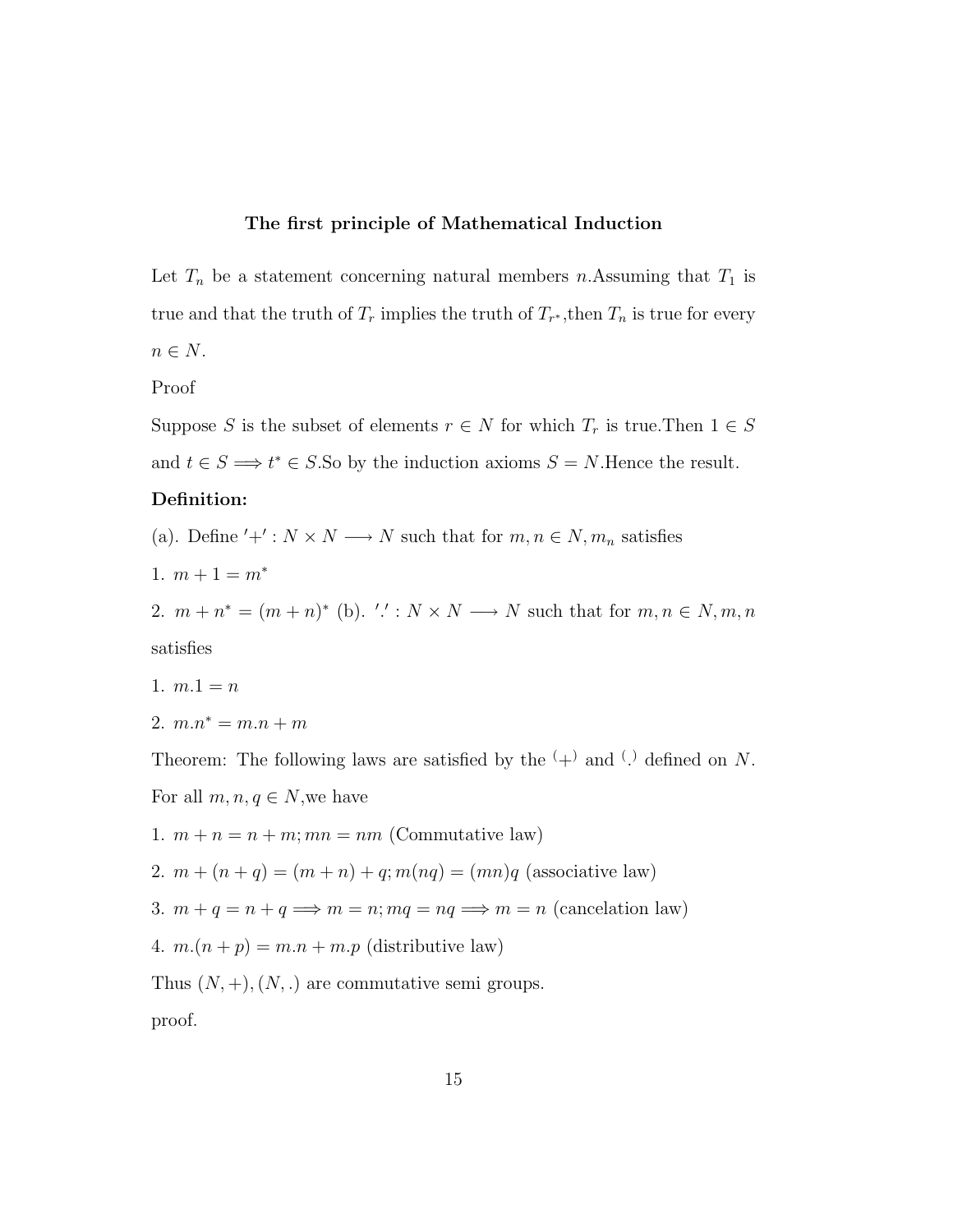2. Let  $m, n$  be fixed natural numbers and  $T_q$  the assertion that  $m + (n+q) =$  $(m + n) + q$  for all  $q \in N$ . Now  $T_1$  is true by the definition above, since  $m + (n + 1) = m + n^* = (m + n)^* = (m + n) + 1$ 

We now assume that  $T_r$  is true and show that  $T_{r^*}$  holds i.e

 $m + (n + r)^* = (m + n) + r^*$ . Now by the definition above  $(a-(2))$ 

 $m + (n + r^*) = m + (n + r)^* = (m + (n + r))^*$  and also

 $(m+n)+r^* = ((m+n)+r)^*$  so that the truth of  $T_r$  implies the truth of  $T_{r^*}$ 

So,  $T_r$  is true for all  $n \in N$ .

Example:

17 divides  $(3 \times 5^{2n+1} + 2^{3n+1})$  for any  $n \in N$ .

proof

let  $T_n$  be the statement that 17 divides  $3 \times 5^{2n+1} + 2^{3n=1}$ . Obviously  $T_1$  holds since

 $3 \times 5^3 + 2^4 = 5^2 \times 17 - 2 \times 17 = 23 \times 17$ 

Now assume  $T_r$  holds . We prove that  $T_{r+1}$  holds

$$
3 \times 5^{2(r+1)+1} + 2^{3(r+1)+1}
$$

$$
=52(3 \times 52r+1 + 23r+1) - 22r+1(52 – 8)
$$

$$
= 52(3 \times 52r+1 + 23r+1) - 22r+1) \times 17
$$

Since  $T_r$  holds,  $17/(3 \times 5^{2r-1} + 2^{3r+1})$  and so  $T_{r+1}$  holds.

#### Second principle of Mathematical induction

Let  $T_r$  be a statement about a natural number r, if for each r, the truth of  $T_q$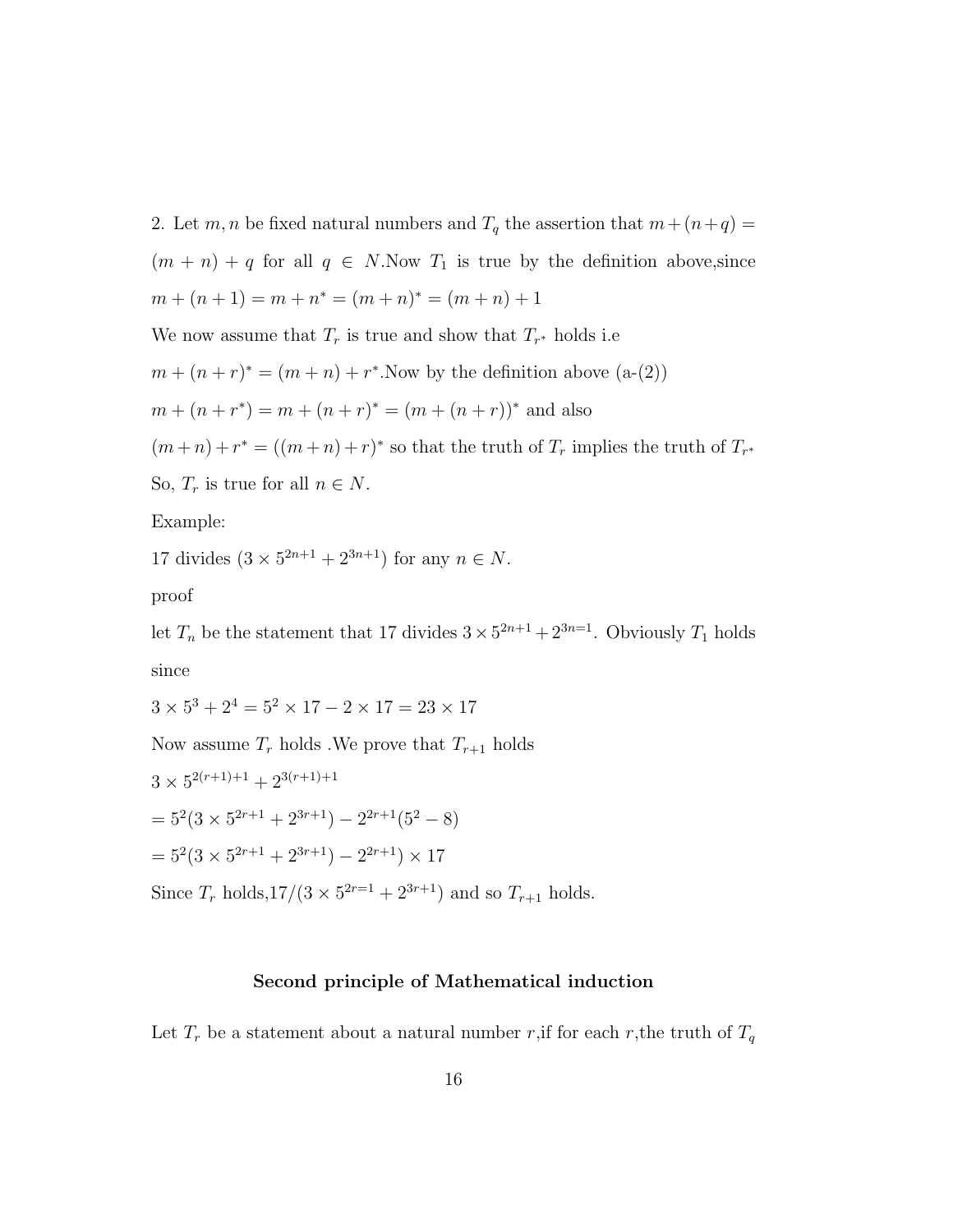for all  $q < r$  implies the truth of  $T_r$ , then  $T_n$  is true for all n.

proof

Let S be the set of natural numbers, such that  $T_s$  is not true. If  $S \neq \phi$ , then by the well-ordering principle (every non-empty subset of N has a first or least element is known as well-ordering principle of  $N$ ) for  $N, S$  has a least element r, say  $T_r$  is not true but  $T_s$  is true for all  $s < r$ , contradicting our induction hypothesis. So  $S = \phi$ . So  $T_n$  is true for all  $n \in N$ .

#### Integers

**Definition:** Consider the set  $N \times N$ , the cartesian product of N by itself. Define a relation on  $N \times N$  by  $(a, b) \sim (c, d)$  if and only if  $a + d = b + c$ **Definition:** The set I of equivalence classes [a, b] of relation  $\sim$  defined above is called the set of integers.

#### Positive integers

N can be identified with a subset of  $I$  as follows:

Define a mapping  $\phi: (N, +) \longrightarrow (I, +)$  by  $n \longrightarrow [n^*, 1]$ .

 $\phi$  is well=defined since  $a = b \Longrightarrow a + 1 = b + 1$  i.e  $[a^*, 1] = [b^*, 1]$ .

 $\phi$  is injective since  $[a^*, 1] = [b^*, 1] \Longrightarrow a = b$ . So  $\phi$  is an injective homomorphism  $N \longrightarrow I$ . The elements in the image of N under  $\phi$  are called positive integers.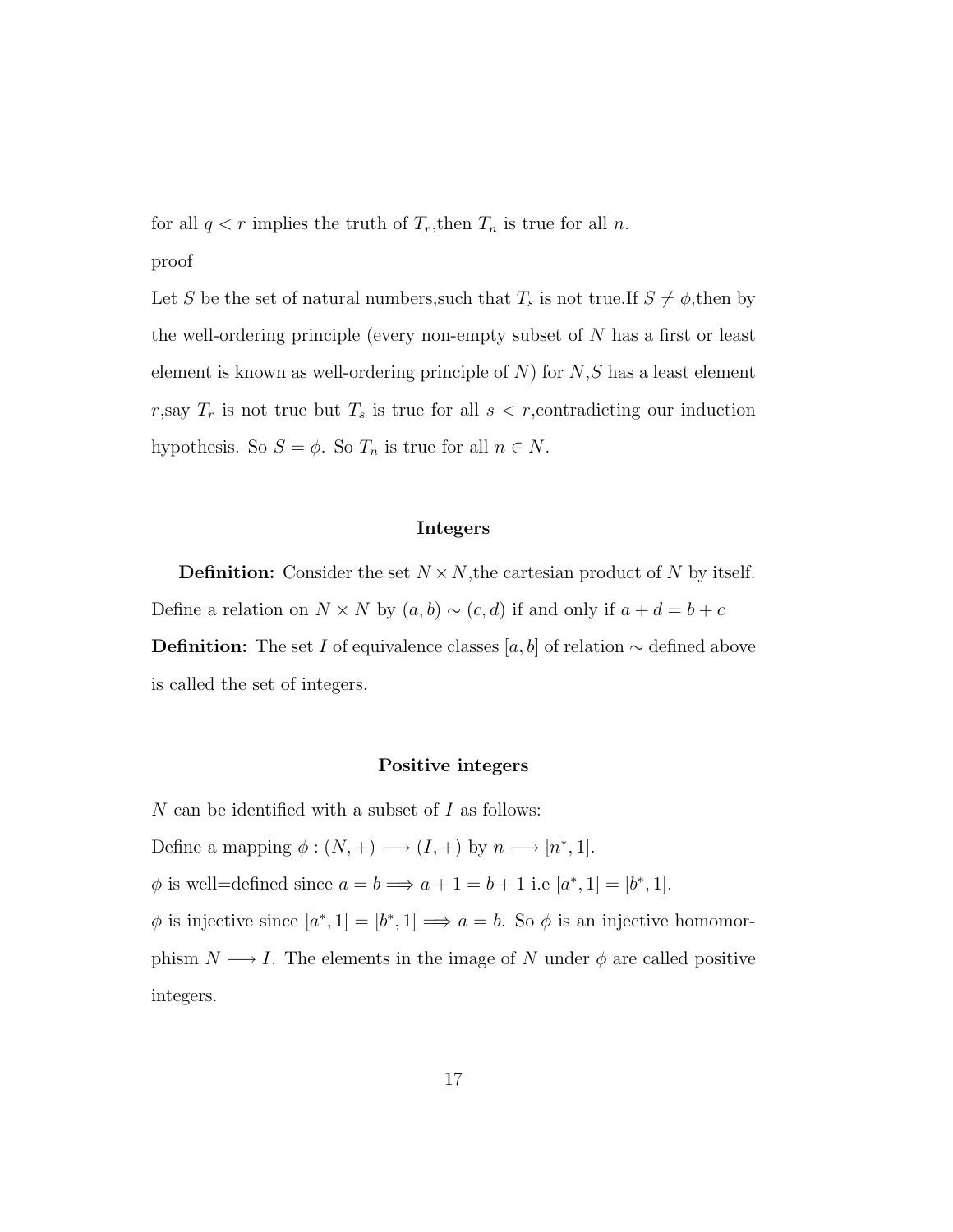## The Zero integers

For any  $a, b \in N$ ,  $[a, a] = [b, b]$  and  $[a, b] = [c, b]$  if and only if  $c = a$ . Also for any  $a, c, d \in N$ ,  $[a, a] + [c, d] = [c, d] + [a, a] = [c, d]$ .hence  $[a, a]$  for any  $n \in N$ , the zero integer denoted by 0 i.e [a, a] for any  $a \in N$  is the identity element of  $(I, +)$ .

# Negative integers

Let I be the set of all  $[a, b] \in I$  such that  $a < b$ . Now for  $a, b \in N$ ,  $[a, b]$  +  $[b, a] = [a + b, b + a] = [r, r] = 0$  for any  $r \in N$ . Thus  $[b, a]$  is the additive inverse of  $[a, b]$ . We denote this element by  $-[a, b]$ .

**Definition:** Let  $n \in I$ . The absolute values of a written |a| is defined by  $|a| = \begin{cases} a & if & a \ge 0 \\ a & if & a < 0 \end{cases}$  $a \quad if \quad a < 0$ Thus  $|a| = 0$  if and only if  $a = 0$  and  $|a| \in T_{\pm}$  if  $a \neq 0$ . The following laws

- holds, for  $a, b \in I$ .
- 1.  $-|a| \le a \le |a|$  any  $a \in I$
- 2.  $|ab| = |a||b|$
- 3.  $|a| |b| \le |a + b| \le |a| + |b|$
- 4.  $|a| |b| \leq |a b| \leq |a| + |b|$ .

# Divisibility and Primes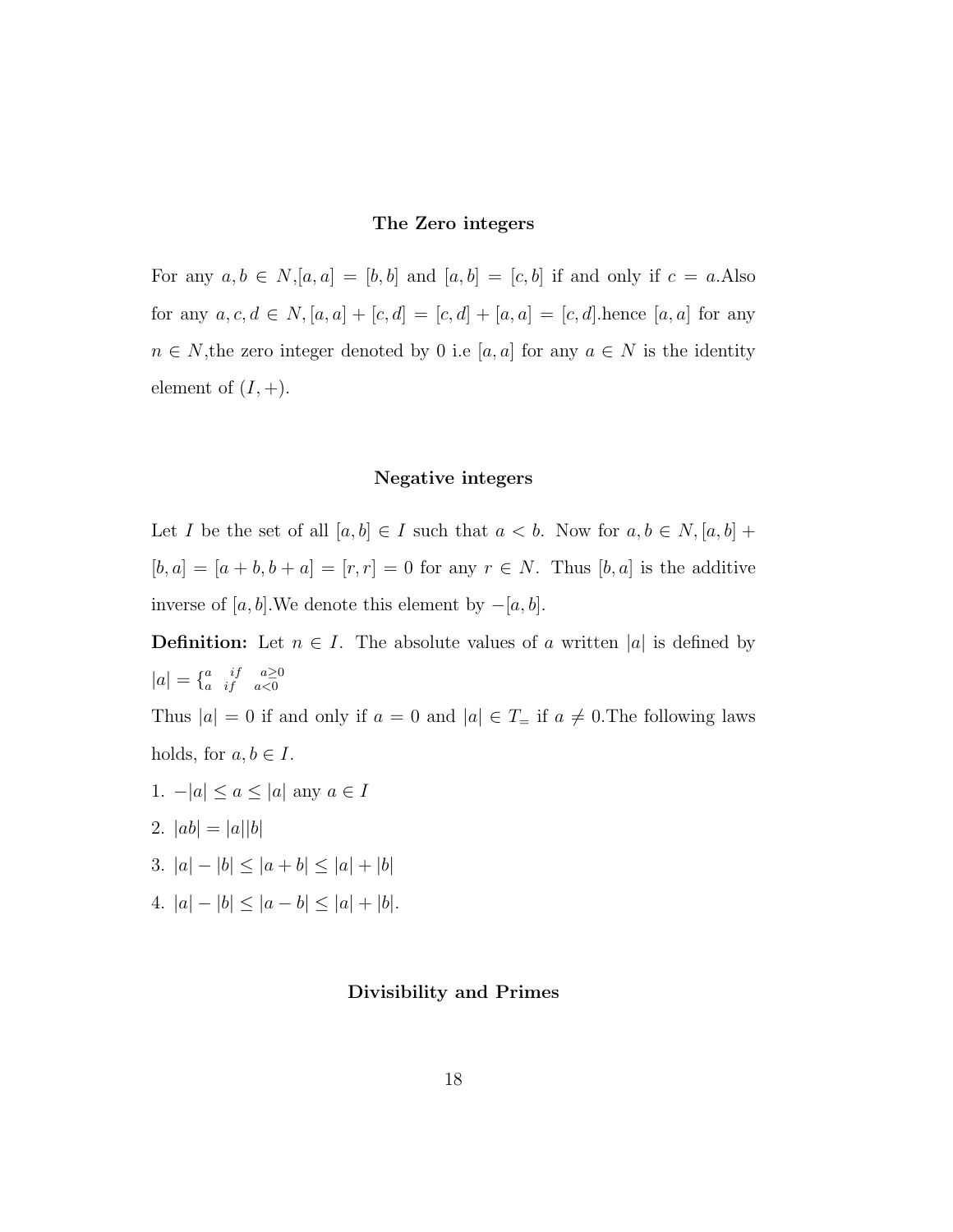**Definition:** Let b be an integer. An integral divisor or factor of b is an integer a such that  $b = ac$  for some integer c. b is also said to be divisible by a or an integral multiple of a. We write  $a|b$  if a divides b.If  $a|b$  and  $0 < a < b$ , then a is called a proper divisor of b.

Examples

4|12,

 $-5|25$ 

1| all (integer)

Theorem: If

1. a|b,then a|bc for any integer c

2. If  $a|c$  then  $a|bx + cy$  for any integers  $x, y$ .

3. If  $a|b$  and  $b|a$ , then  $a = \pm b$ 

4. If  $a|b$  and  $a > 0, b > 0$  then  $a \leq b$ .

proof

```
2. a|b, a|c \implies b = ar and c = as for some r, s \in Z, bx + cy = arx + asy =
```

```
a(rx+ry)
```
So  $a|(bx+cy)$ 

**Definition:** An integer p such that  $|p| > 1$  is called a prime or a prime number if the only divisor of p are  $\pm 1$  and  $\pm p$ .

 $p > 1$  is a prime if there is no divisor d of p such that  $1 < d < p$ . An integer a which is not a prime is said to be composite.

Example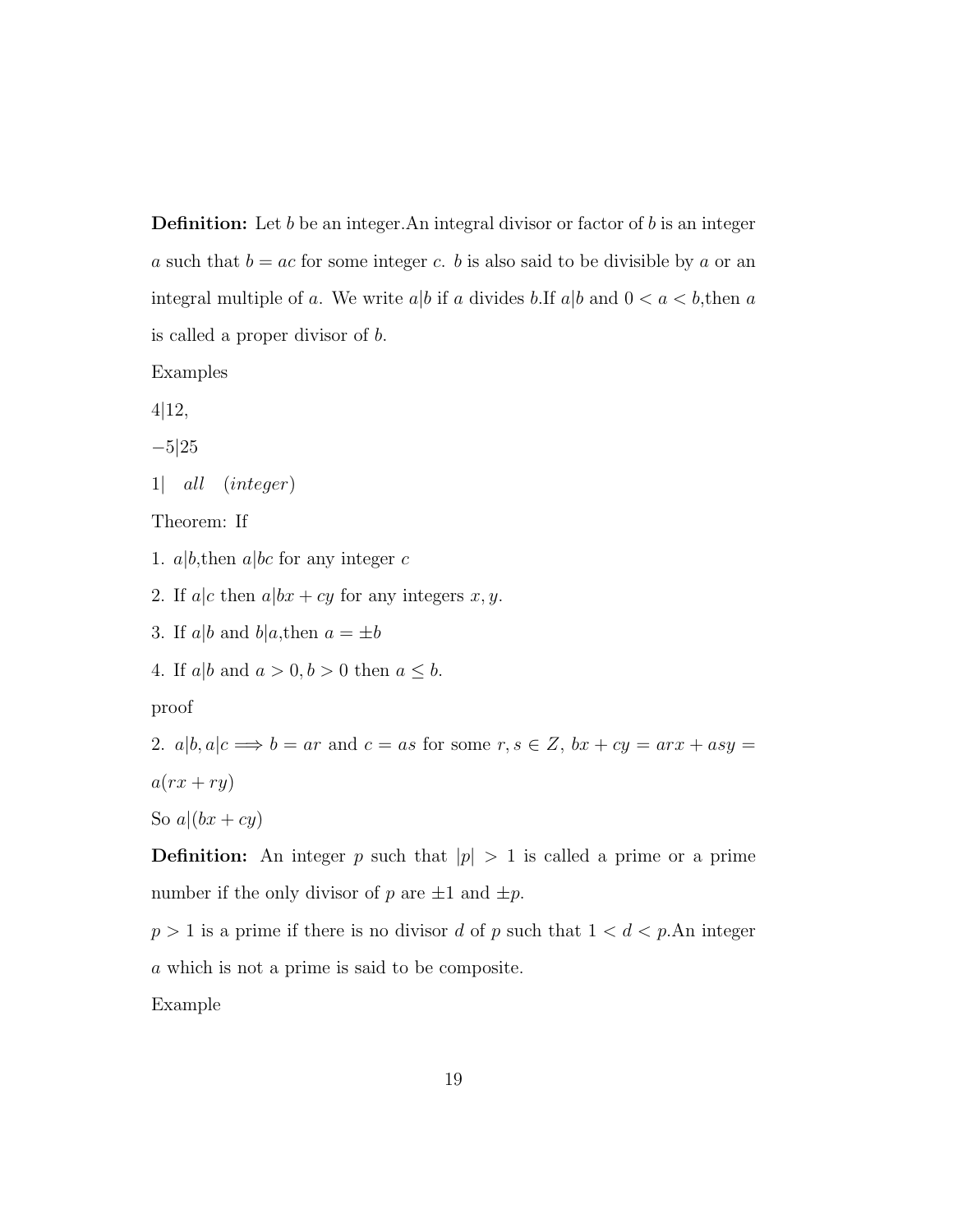1. 5, 7, 13 are primes

2.  $24 = 8 \times 3$  is composite.

Theorem: (Division Algorithm)

For any integers  $a, b, b > 0$  there exist unique integers  $q, r$  such that  $a =$  $bq+r, 0\leq r\leq b$ 

Proof.

Consider the set  $S = \{a - bx | x \in Z \text{ and } a - bx \ge 0\}$ .  $S \ne \emptyset$  since for instance either  $a - b|a|$  or  $a + b|a| \in S$ . By definition of S, either  $0 \in S$ , in which case 0 is the least element of  $S$  or all elements in  $S$  are in  $N$  in which case  $S$  has to contain a least element by well-ordering principle for  $N$ . In any case,S must contain a least element  $r \geq 0$ . Now, by definition of S,  $r = a - bq$ for some  $q \in Z$  and so, $a = bq + r$ , Since  $r \ge 0$ , we only have to show  $r < b$ . Suppose  $r \ge b$ , then  $r - b = a = a - bq - b = a - b(q+1) \ge 0$ . However,  $a - bq - b < a$  $a - bq$ , contrary our choice of q such that r is the least element in S. So  $0 \leq r < b$ .

We now show that q, r are unique. Suppose  $a = bq + r = bq' + r'$  where  $0 \leq r < b$  and  $0 \leq r' < b$ . Then  $b(q'-q) = r - r'$ . So  $b|(r-r')$ . But  $|r - r'| < |b|$ . So  $r - r' = 0$  i.e  $r = r'$ . Hence  $q = q'$  also.

**Definition:** In the expression  $a = bq = r, q$  is called the quotient and r the remainder.

**Definition:** Let  $a, b$  be two integers. A common divisor of  $a$  and  $b$  is an integer d such that  $d|a$  and  $d|b$ . Suppose that every common divisor of a and b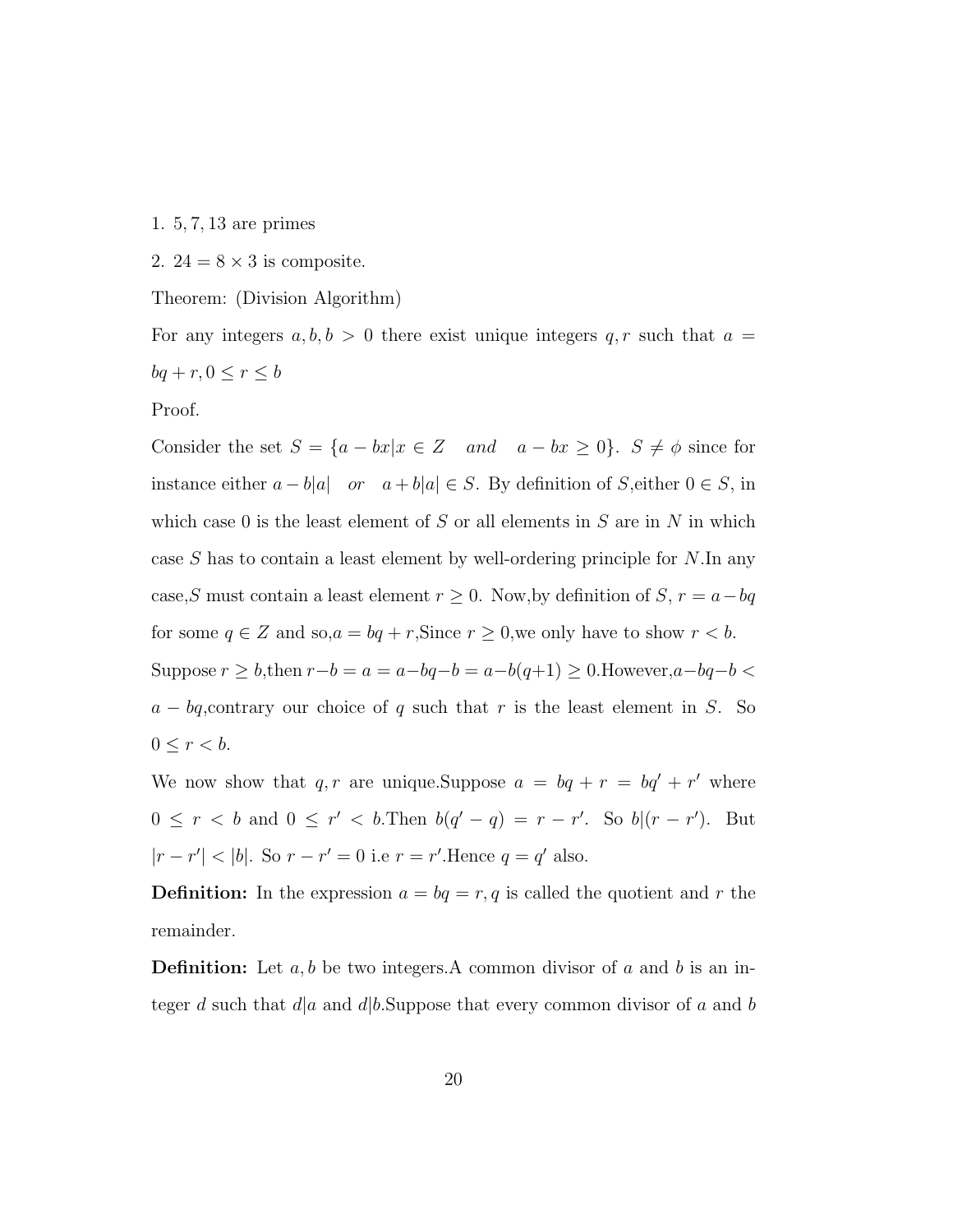also divides d,then d is called the greatest common divisor or highest common factor of a and b written  $(g.c.d)$  or  $(h.c.f)$  respectively.

We also write  $d = (a, b)$ . observe that if  $d, d'$  are two gcd's of a, b, then  $d' = \pm d$ . Therefore a g.c.d of two integers is a non-negative integer.

If  $(a, b) = 1$ , we say that a and b are relatively prime.

Examples:

1.  $(18, 42) = 6$ 

2.  $(15, 7) = 1$  so that 15 and 7 are relatively prime.

Theorem: If  $a, b$  be two non-zero integers, then  $d = (a, b)$  exists. Moreover  $d = ua + vb$  for some integers u, v.In general if  $d = (a_1, ..., a_n)$  is the h.c.f of *n* non-zero integers  $\{a_i\}$ , then  $d = \sum_{i=1}^n x_i a - i$  for some integers  $x_i \in Z$ . proof.

Let  $S = \{xa + yb|x, y \in Z\}$ . Then S contains a set T of positive integers and by well-ordering principles T has a least element  $d = ua + vb$ , say for some belongs to Z. Now  $a = qd + r$  for some integers  $q, r$  where  $0 \le r < d$ . So  $r = a - qd = (1 - qu)a + (-qv)b$ , so that  $r \in S$ . Hence  $r = 0$  and so  $a|a$ .

Similarly it can be shown that  $d\mid b$ . Now suppose any other integer c, say , divides both a and d. Then c|ua and c|vb, so that c|(ua + vb) i.e c|d. Therefore  $d = ua + vb$  is the h.c.f of a and b.

Example

1. Find  $d = (1824, 760)$ 

Solution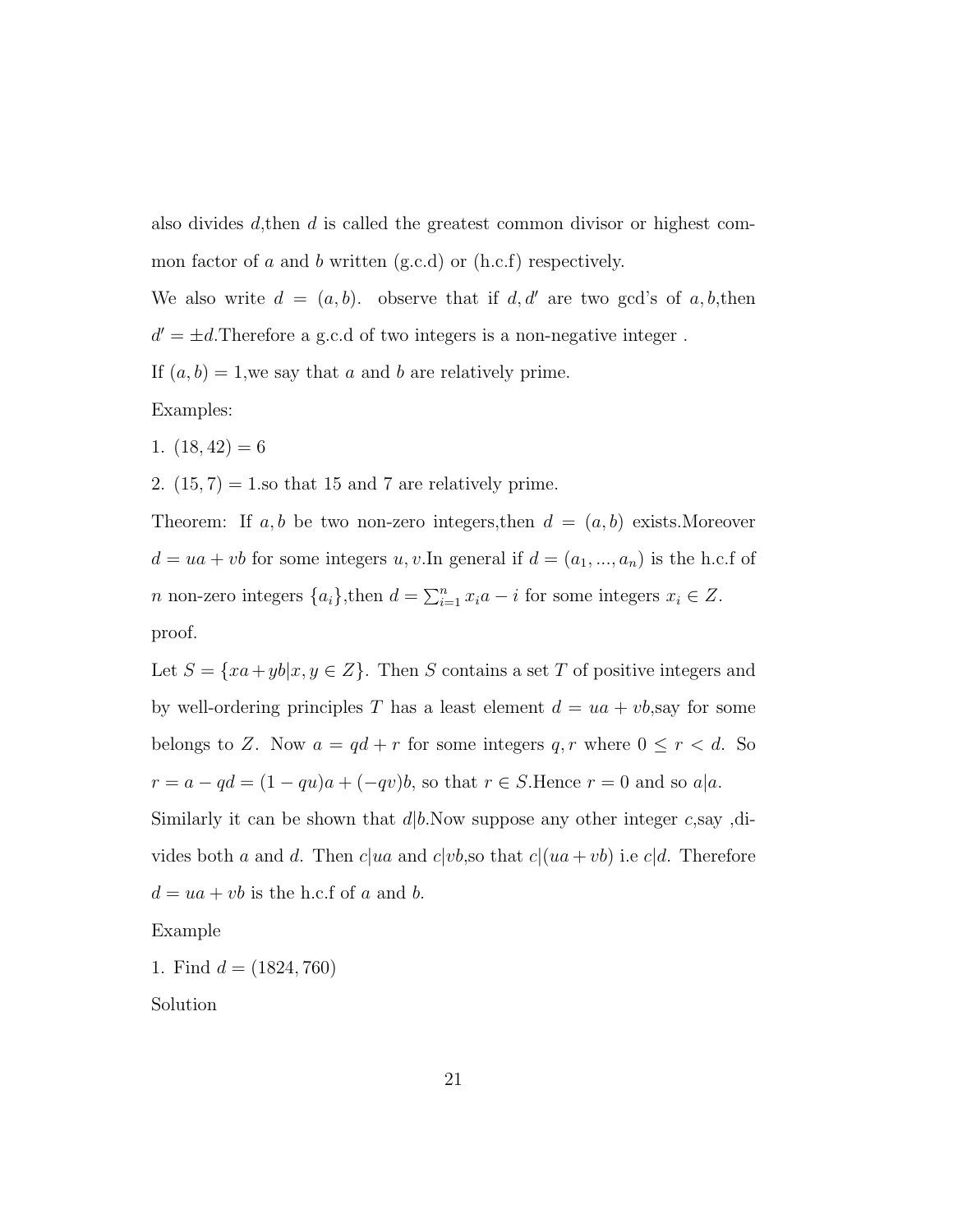$1824 = 760 \times 2 + 304$ 

 $760 = 304 \times 2 + 152$ 

$$
304 = 152 \times 2
$$

Thus  $d = (1824, 760) = 152$ 

2. Find integers u, v such that  $d = ua + vb$  in the example above.

Solution

 $152 = 760 - 304 \times 2$  $= 769 - (1824 - 760 \times 2)2$  $= 760 \times 5 - 1824 \times 2$  $= 5b - 2a$ where  $a = 1824, b = 760$ So  $u = -2, v = 5$ Theorem (\*\*) 1.  $(ca, cb) = c(a, b)$  for any positive integer c 2. If  $t|a, t|b$  and  $t > 0$ , then  $\left(\frac{a}{t}, \frac{b}{t}\right)$  $(\frac{b}{t}) = \frac{1}{t}(a, b)$ If  $d = (a, b)$  then  $(\frac{a}{d}, \frac{b}{d})$  $\frac{b}{d}$ ) = 1 3.  $(b, a) = (a, -b) = (a, b + at)$  for any  $t \in Z$ . Theorem (\*\*\*) If a, b, c are integers and  $c|ab$ ,  $(b, c) = 1$ , then  $c|a$ .

Corollary:

Let p be a prime and  $\{a-1, ..., a_n\}$  a set of n integers. If p divides  $a_1a_2...a_n$ , then  $p$  divides at least one of the  $a_i$ .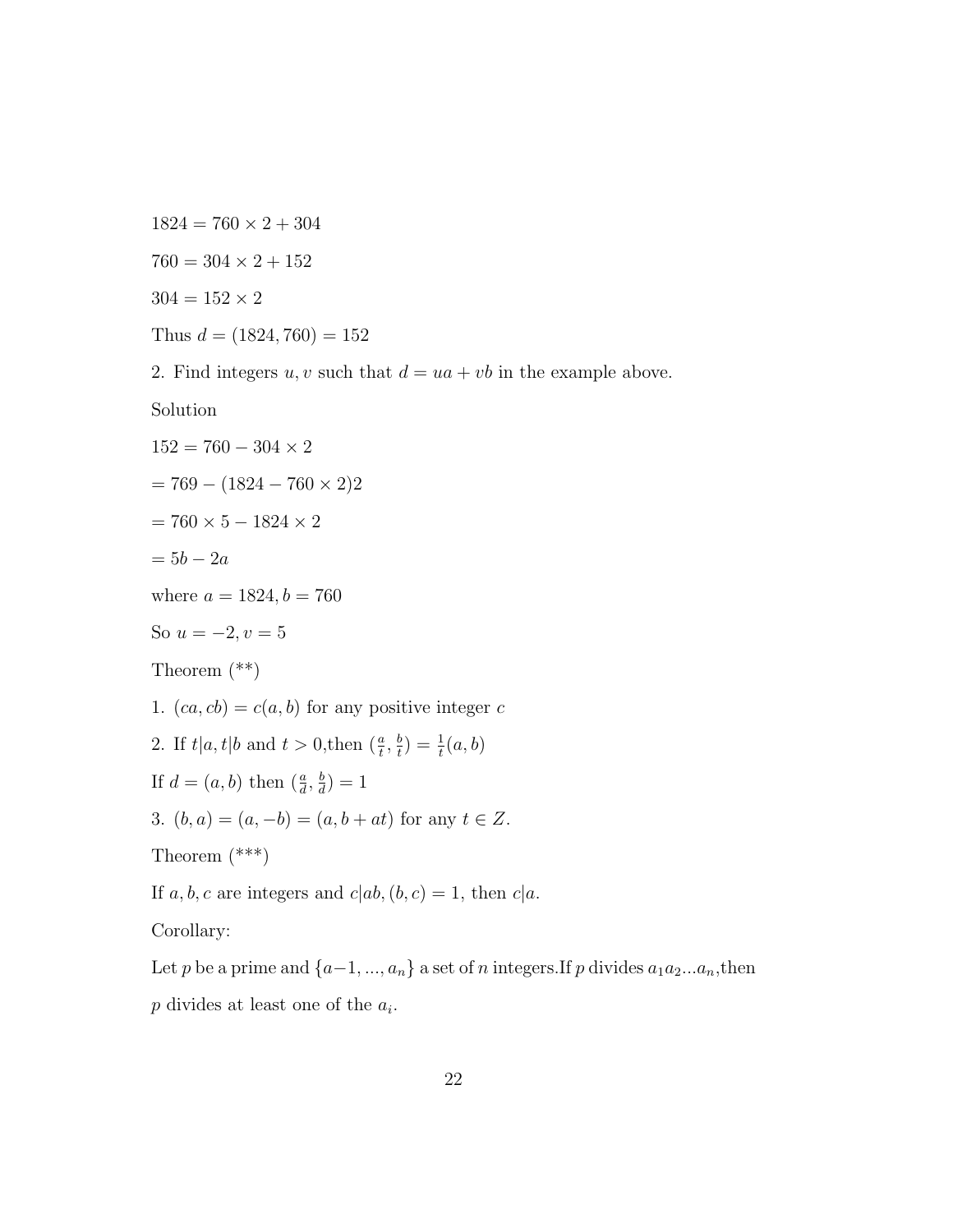Theorem: Unique factorization theorem or fundamental theorem of Arithmetic:

Every positive integer  $n > 1$  can be expressed as a positive prime uniquely, except for the order of prime factors.

#### proof

We use the second principle of induction. Let  $T_n$  be the statement that a given integer  $n > 1$  can be expressed as a product of positive primes.

If n is a prime p, then the theorem holds since  $p$  is itself a product with only one factor . Otherwise n is composite and therefore has the form  $n = ab$  where  $a < n, b < n$ , Assume that  $T_r$  is true for  $r < n$ , then  $a = p_1, \ldots, u$ , say, and  $b = q_1, ..., q_v$  So  $n = ab = P_1, ..., p_u q_1, ..., q_v$ . Thus  $T_n$  is true.

We now prove uniqueness. Suppose  $n = P_1, \ldots, P_k = q_1, \ldots, q_j$  are two prime factorizations of n.

Since  $P_1|n,$  then  $P_1|(q_1,...,q_j)$  and by the corollary above,  $P_1|q_j$  for some j. Since both  $p_1, q_j$  are primes, we have  $P_1 = q_j$ . So by cancelation law, we can cancel out  $P_1, q_j$  from both sides to have  $P_2, ..., p_k = p_1 q_2 ... q_{j-1} q_{j+1} ... q_1$ .

If we repeat the process successively with  $p_2, p_3, \ldots, p_k$  the L.H.S involving the  $P_i$  will become 1 and so also with the R.H.S. Hence  $l = m$  and every  $P_i$ is equal to some  $q_j$ .

Corollary: Every integer  $n > 1$  can be written in the form  $n = P_1^{x_1} ... P_i^{x_i}$ where  $P_i$ 's are distinct primes and the  $\{a_i\}$  are positive integers  $\geq 1$ .

**Definition:** Let  $a_1, ..., a_n$  be non-zero integers. An integer b is called a com-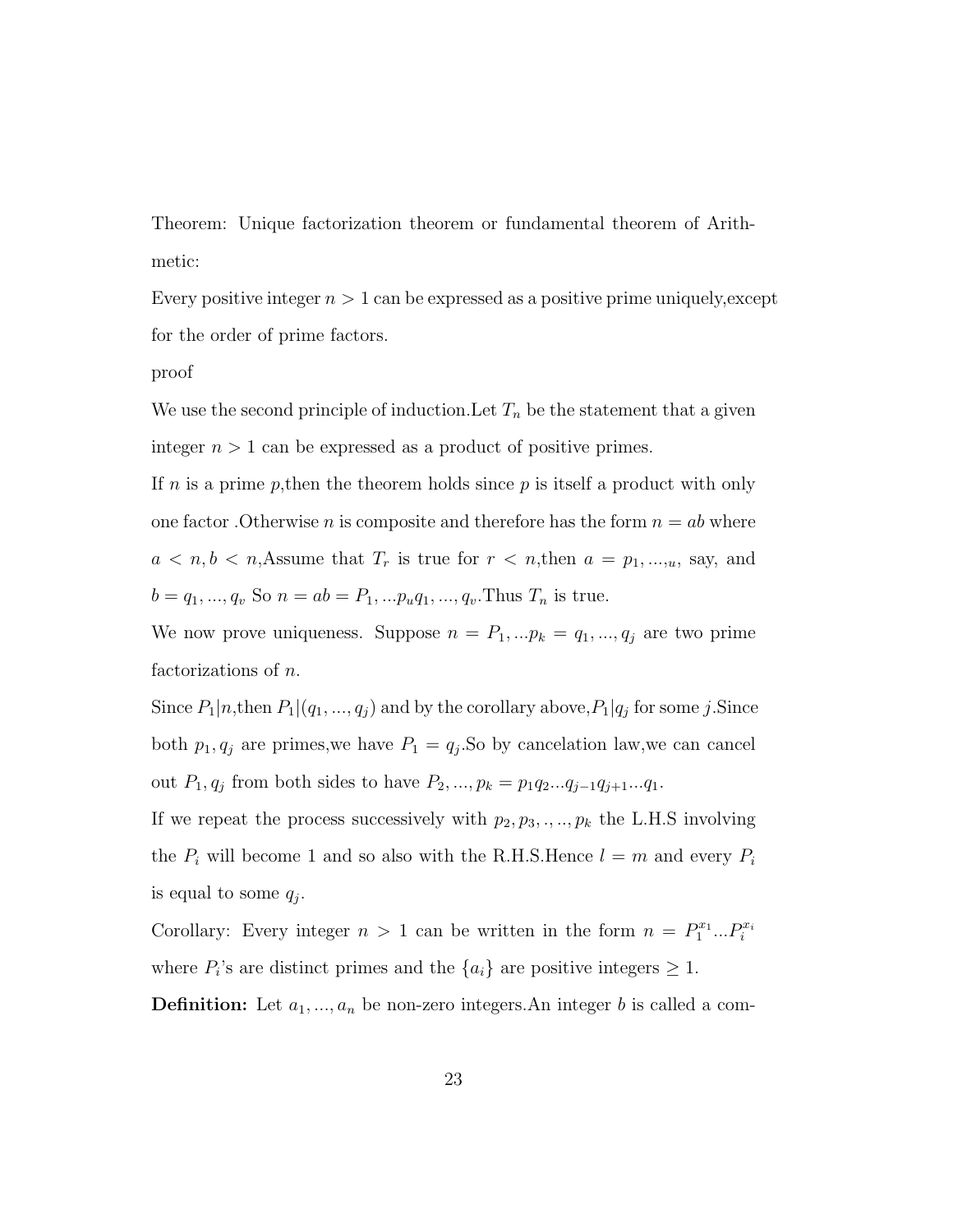mon multiple of the  ${a_i}$  if  $a_i | b$  for  $i = 1, 2, ..., n$ . b is called the least common multiple (l.c.m) of the  ${a_i}$  if b is a common multiple of the  ${a_i}$  and given any other common multiple c of the  $\{a_i\}$ , then  $b|c$ . We denote the l.c.m of the set  ${a_i}, i = 1, 2, ..., m$  by  $[a_1, ..., a_m]$ .

For example

l.c.m of 6 and 15 is 30.

Theorem: There are finitely many primes.

Proof.

Suppose there were k of them, say  $p_1, ..., p_k$ . Consider the integer  $1+p_1...p_k =$ s. Then  $P_i \neq s$  for  $i = 1, 2, ..., k$ . So if a prime q divides s, q must be distinct from  $\{p-i\}$ . Now s is either a prime, in which case it is distinct from the  $p_i$ , or it is composite, in which case it has a prime factor distinct from the  $\}p - i$ . In either case, we have a prime, different from the  $\{p_i\}$ , contradicting the fact that there were  $k$  of them. So their number must be infinite.

#### **Congruencies**

Definition: The equivalence classes of R are called the residue classes of R modulo n.If  $b \in [a], b$  is called a residue of a modulo n or b is said to be congruent to a modulo n.

A set  $T = \{a_1, ..., a_n\}$  of integers is called a complete residue system modulo  $n$  if T contains exactly one integer each from the residue classes modulo  $n$ . i.e. given any  $x \in Z$ , there exists one and only one  $a_i$  such that  $x \equiv a_i \pmod{m}$ .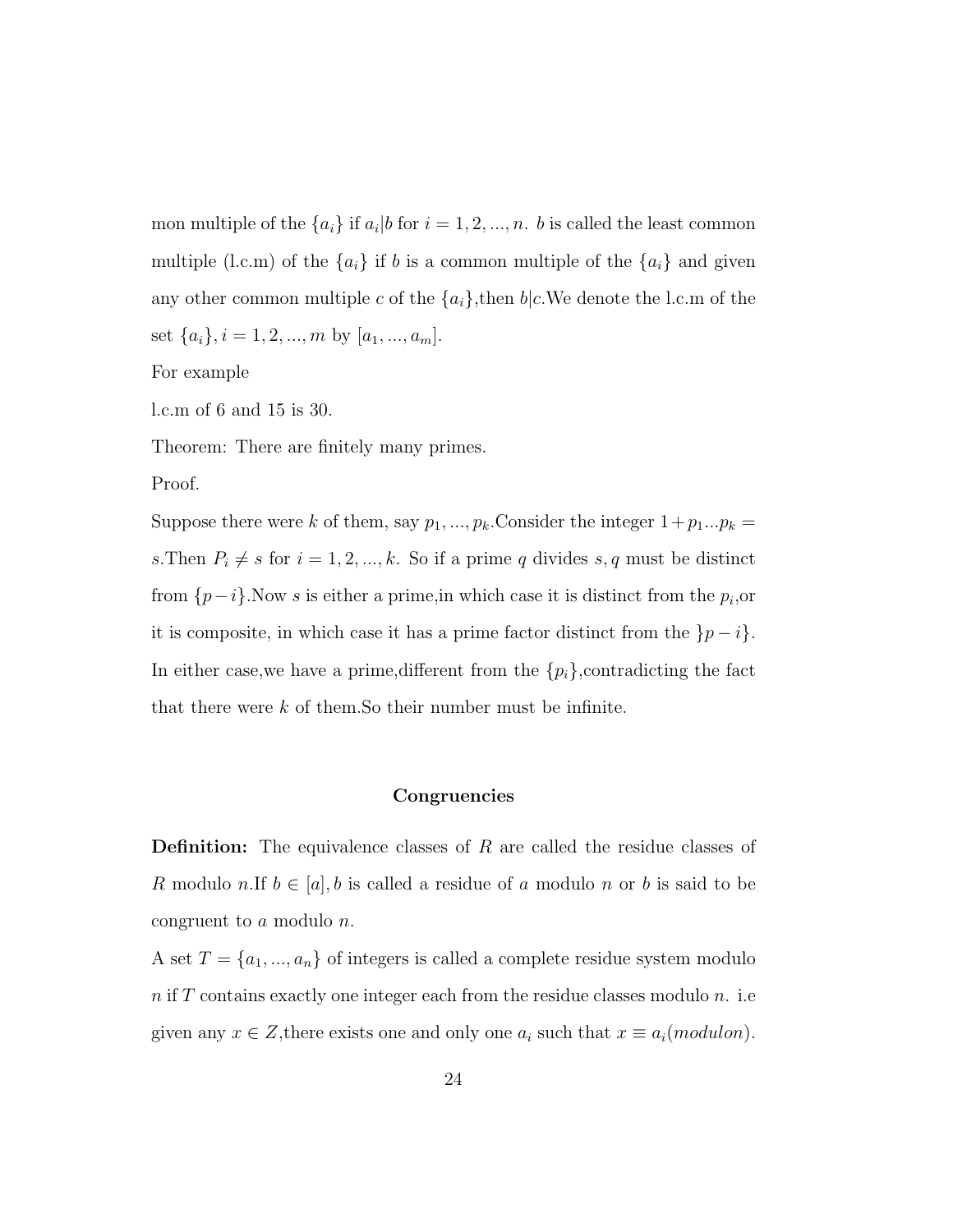Let m be some fixed positive integer. Let  $a, b \in \mathbb{Z}$ ; then we say that a is congruent to b (modulo m) if and only if  $a - b$  is divisible by m.i.e for  $k \in \mathbb{Z}$  we have  $a - b = km$ .

# Example

1.  $\{0, 1, 2, 3, ..., n-1\}$  is a complete residue system modn

2. For  $n = 7, \{0, 1, 2, 3, 4, 5, 6\}, \{14, 15, 16, ..., 20\}$  are complete residue systems mod7.

Theorem: Let  $a, b, c, d, n$  be integers.

1. If  $a \equiv b (modn)$  and  $c \equiv d (modn0,$ then  $ra + tc \equiv rb + td (modn)$  where  $r, t$ are integers.

2. If  $a \equiv b (modn)$  and  $c \equiv d (modn)$ , then  $ac \equiv bd (modn)$ 

3. If  $a \equiv b (modn), c/n$  and  $c > 0$ , then  $a \equiv b (modc)$ 

4. Let  $f(x)$  be a polynomial in  $Z[x]$ , suppose that  $a \equiv b (modn)$ , then  $f(a) \equiv$  $f(b)(modn)$ 

5. Suppose that  $n_1, ..., n_s$  are integers, then  $a \equiv b (mod n_i)$  for each i, if and only if  $a \equiv b(mod[n_1, ..., n_s])$ 

Theorem: Let  $a, c, d, n$  be integers,  $d = (c, n)$ . Then  $ca \equiv cb (mod n)$  if and only if  $a \equiv b(mod_{\frac{n}{d}})$ . Thus if  $d = 1$ , then  $a \equiv b(mod_{n})$ .

**Definition:** A reduced residue modulo *n* is a set  $V = \{a_1, \ldots a_s\}$  of integers such that  $(a_i, n) = 1$  for each  $i, a_i$  does not congruent to  $a_j (modn)$  for  $i \neq j$ and such that every integer y with  $(y, n) = 1$  is congruent modulo n to some members  $a_i$  of set  $V$ .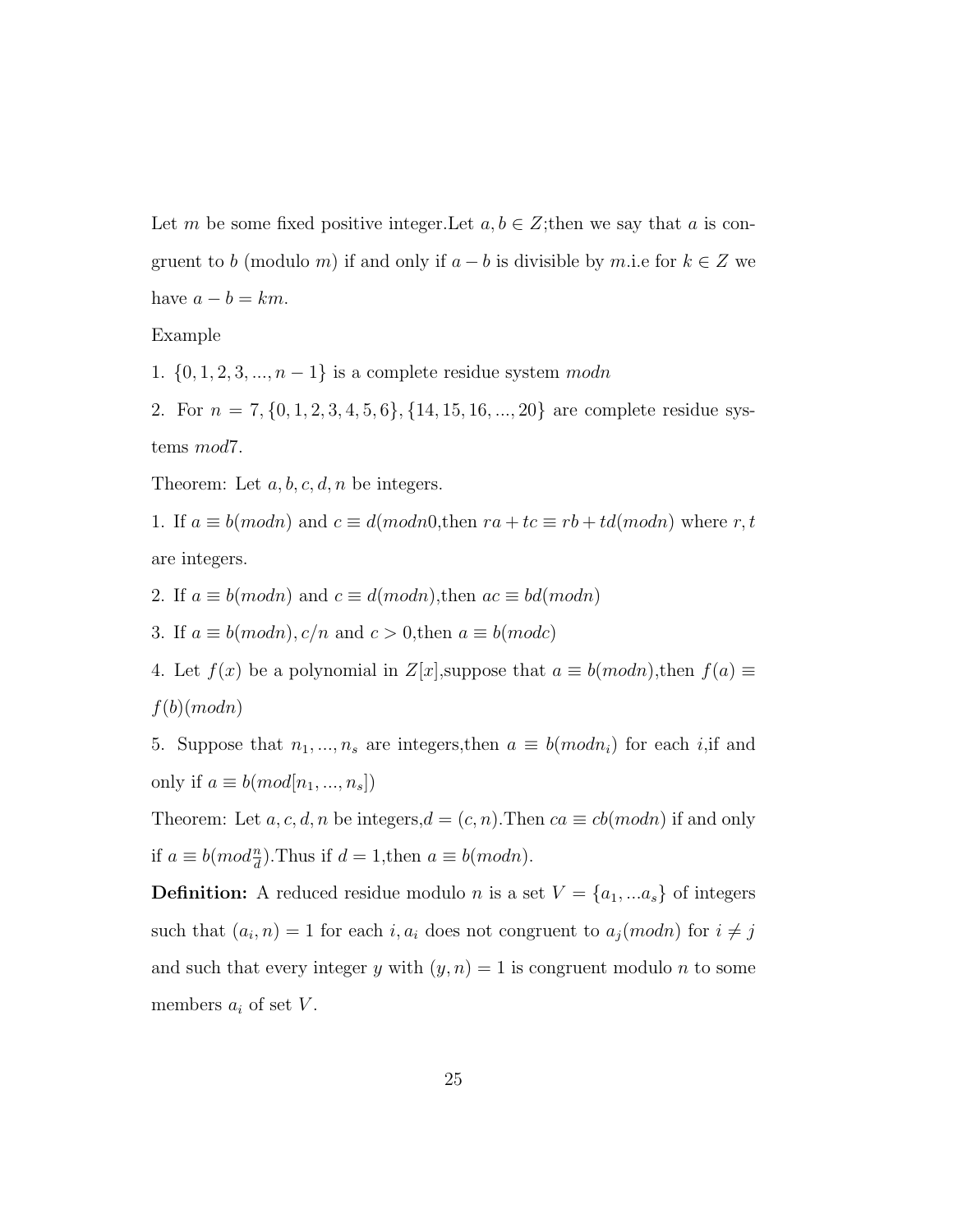Note that if  $a \equiv b (modn)$ , then  $(a, n) \equiv (b, n)$ .

#### Binary operation

The rule by which we combine any two elements of a set to produce a third element is what is we shall call a law of composition or an operation.If any law of composition (\*) is such that for all  $a, b \in S$ ,  $a * b$  defines a unique element  $c \in S$ , we say that the law of composition  $(*)$  is closed and  $(*)$  is an operation.Clearly  $\cap$ ,  $\cup$ ,  $\times$ ,  $+$  are all binary operations which we are familiar with.

#### Rules of binary operation

1. Closure:

Let S be a set.An operation  $*$  on S is a binary operation if for every pair of elements  $a, b \in S.a * b$  is in S. Then S is closed with respect to the binary operation \*.

2. Commutative property:

Let  $(S, *)$  be a set S together with a binary operation  $*$  on S. The binary operation  $*$  on S is said to satisfy the commutative law or property if for every pair  $a, b$  in  $S, a * b = b * a$ 

3. Associative property:

Let  $(S, *)$  be a set S together with a binary operation  $*$  on S. The binary operation  $*$  on S is said to satisfy the associative law or property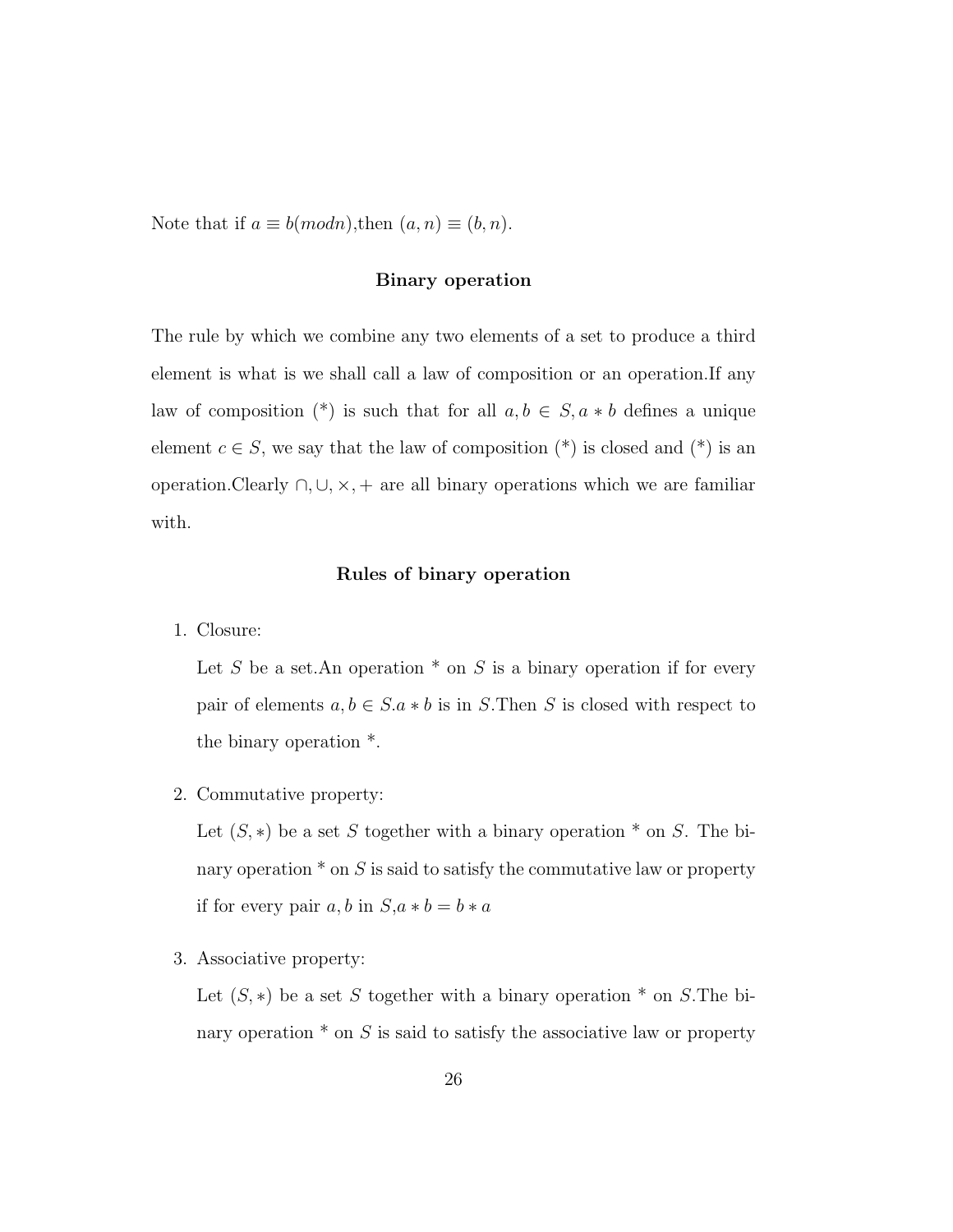if for every triple  $a, b, c \in S$ ,  $(a * b) * c = a * (b * c)$ Example:

1. (a) i  $(N, +), (Z, +), (R, +)$  is closed with respect to addition

ii Addition on  $N, Z, R$  is commutative

iii Addition on  $N, Z, R$  is associative

(b) i  $(N, \times), (Z, \times), (R, \times)$  is closed with respect to multiplication

ii Multiplication on  $N$  is commutative

iii Multiplication on  $N$  is associative

(c)  $(N, -), (Z, -), (R, -)$ 

(i) N is not closed with respect to subtraction

e.g  $2, 3 \in N$  but  $2-3=-1 \notin N$ 

Z is closed with respect to subtraction

R is closed with respect to subtraction

ii Subtraction on  $N$  is not commutative

e.g  $2, 3 \in N$  but  $1 = 3 - 2 \neq 2 - 3 = -1$ 

Likewise subtraction on  $Z, R$  is not commutative.

iii Subtraction on  $N, Z, R$  is not associative

(d)  $(Z^*, \div), Z^* - Z$  {0},  $(R^*, \div), R^* = R$  {0}

i  $Z^*, R^*$  is not closed with respect to division.

ii Division on  $Z^*, R^*$  is not commutative.

e.g  $2, 3 \in \mathbb{Z}^*, R^*$  but  $2 \div 3 \neq 3 \div 2$ 

iii Division on  $Z^*, R^*$  is not associative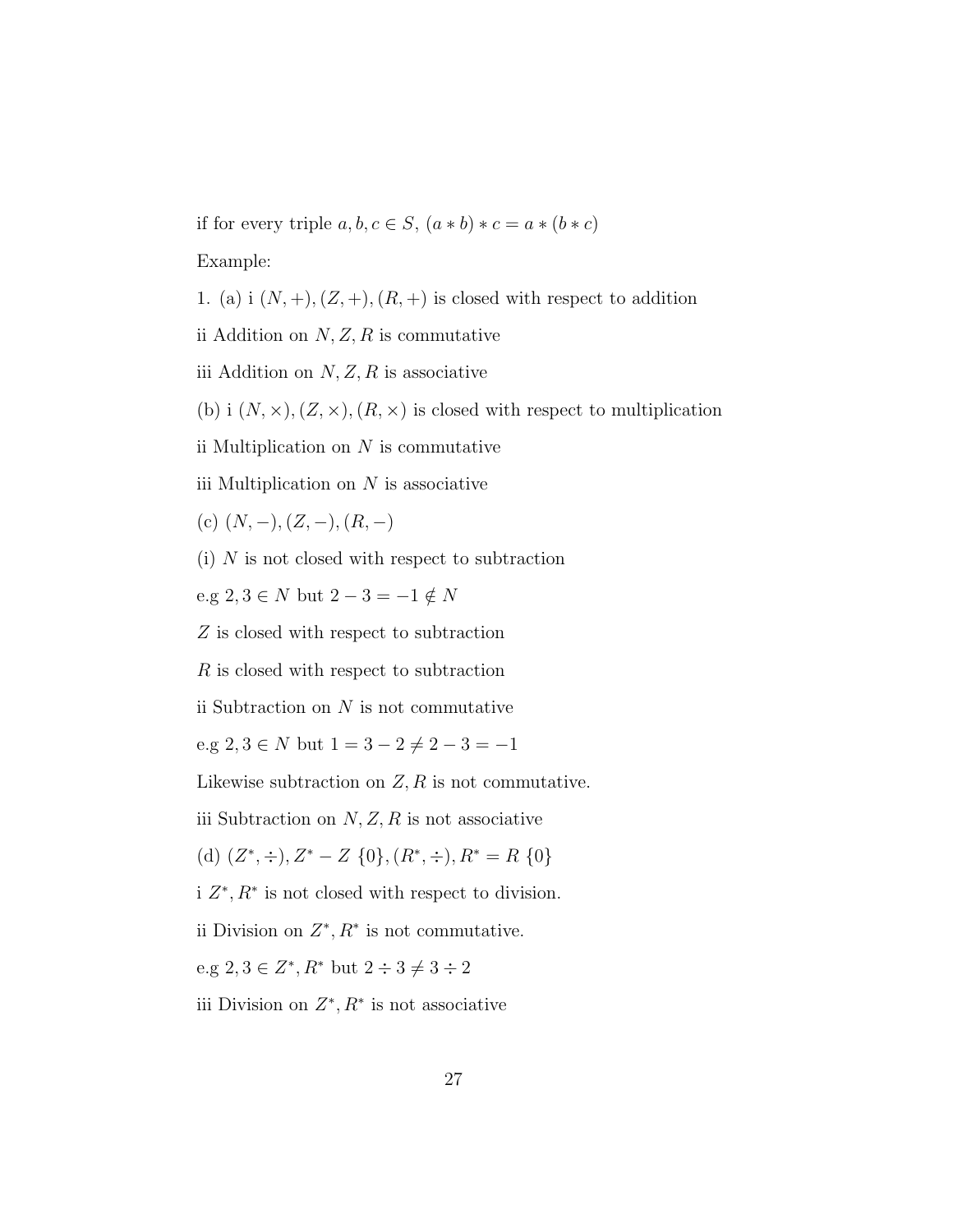e.g 2, 3, 5 
$$
\in Z^*
$$
,  $R^*$  but  $\frac{2}{15} = (2 \div 3) \div 5 \neq 2 \div (3 \div 5) = \frac{10}{3}$ 

Example 2:

A binary operation  $\otimes$  on the set R of real numbers is defined as

$$
a \bigotimes b = a + b - 3ab
$$

for every pair  $a, b \in R$ , show that

(a) the operation  $\otimes$  on R is commutative

(b) the operation  $\otimes$  on R is associative. Solution

(a) Show that  $a \otimes b = b \otimes a$  for every pair  $a, b \in R$ 

$$
L.H.S = a \otimes b = a + b - 3ab = b + a - 3ba = b \otimes a = R.H.S
$$

Hence  $\otimes$  on R is commutative.

(b) Show that 
$$
(a \otimes b) \otimes c = a \otimes (b \otimes c)
$$
 for every  $a, b, c \in R$ .  
\n $L.H.S = (a + b - 3ab) \otimes c$   
\n $= (a + b - 3ab) + c - 3(a + b - 3ab)c$   
\n $= a + b + c - 3ab - 3ac - 3bc + 9abc$   
\n $R.H.S = a \otimes (b + c - 3bc)$   
\n $= a + (b + c - 3bc) - 3a(b + c - 3bc)$   
\n $= a + b + c - 3ab - 3ac - 3bc + 9abc$   
\n $= L.H.S$ 

Hence  $\otimes$  on R is associative.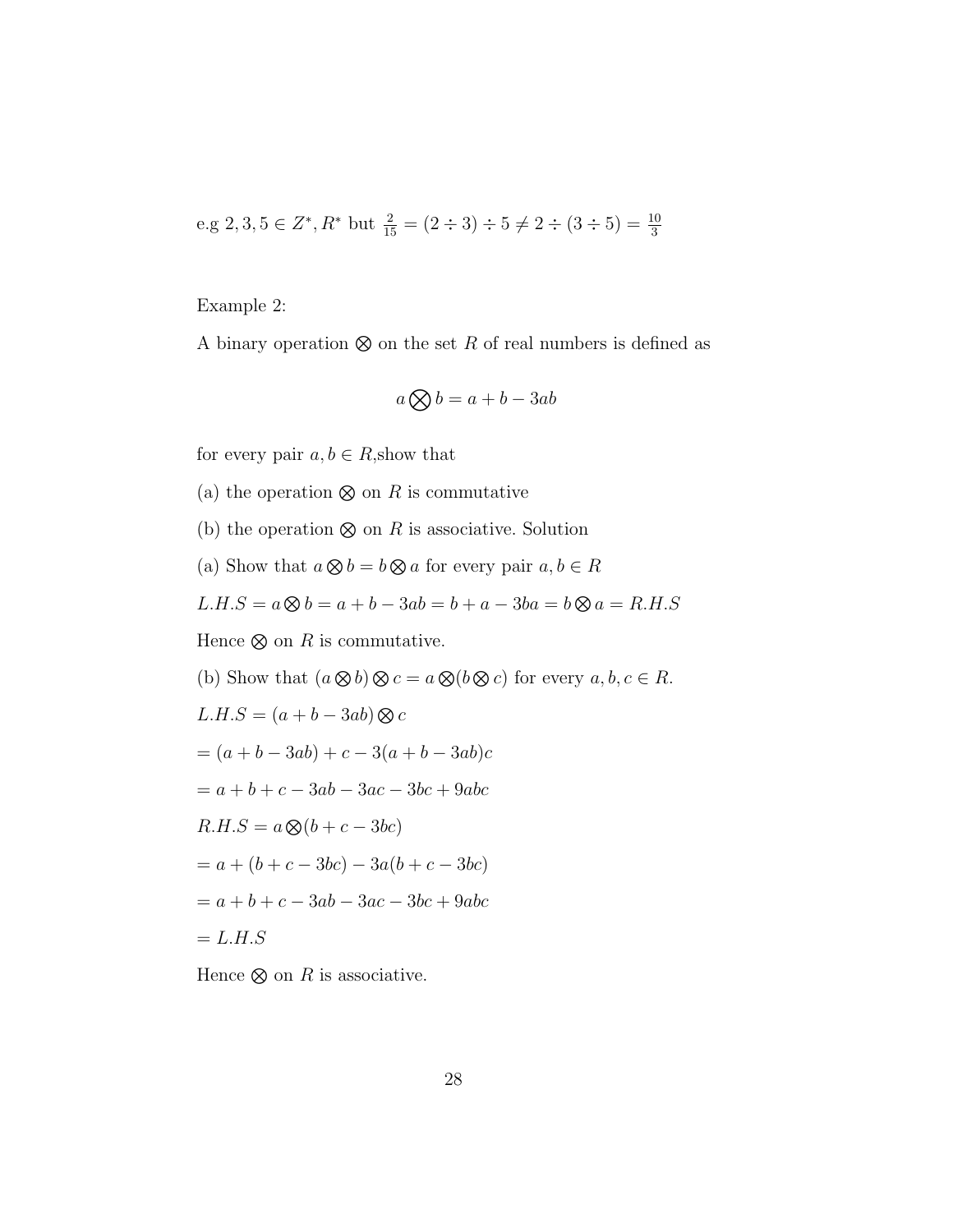## 4. Identity:

Let  $(S, *)$  be a set S together with a binary operation  $*$  on S.If there is an element  $e \in S$  such that

$$
e * a = a * e = a
$$

, for all  $a \in S$ , then e is called an identity on set S with respect to the binary operation \*

5. Inverses:

Let  $(S, *)$  be a set S together with a binary operation  $*$  on S, having an identity  $e.\text{If } a$  and  $b$  are elements in  $S$  such that

$$
a * b = b * a = e
$$

then  $a$  is called the inverse of  $b$  and  $b$  is called the inverse of  $a$  in  $(S, *)$ . Denote the inverse of a by  $a^{-1}$ . Thus  $b = a^{-1}$  and  $a = b^{-1}$ . Example:

In  $(R, \otimes)$  where  $a \otimes b = a + b - 3ab$  for all  $a, b \in R$  determine:

(a) an identity if it exists,

(b) numbers which have an inverses.

Solution

(a) Solve for *e*, the equation  $a \otimes e = a$ 

 $\implies a + e - 3ae = a$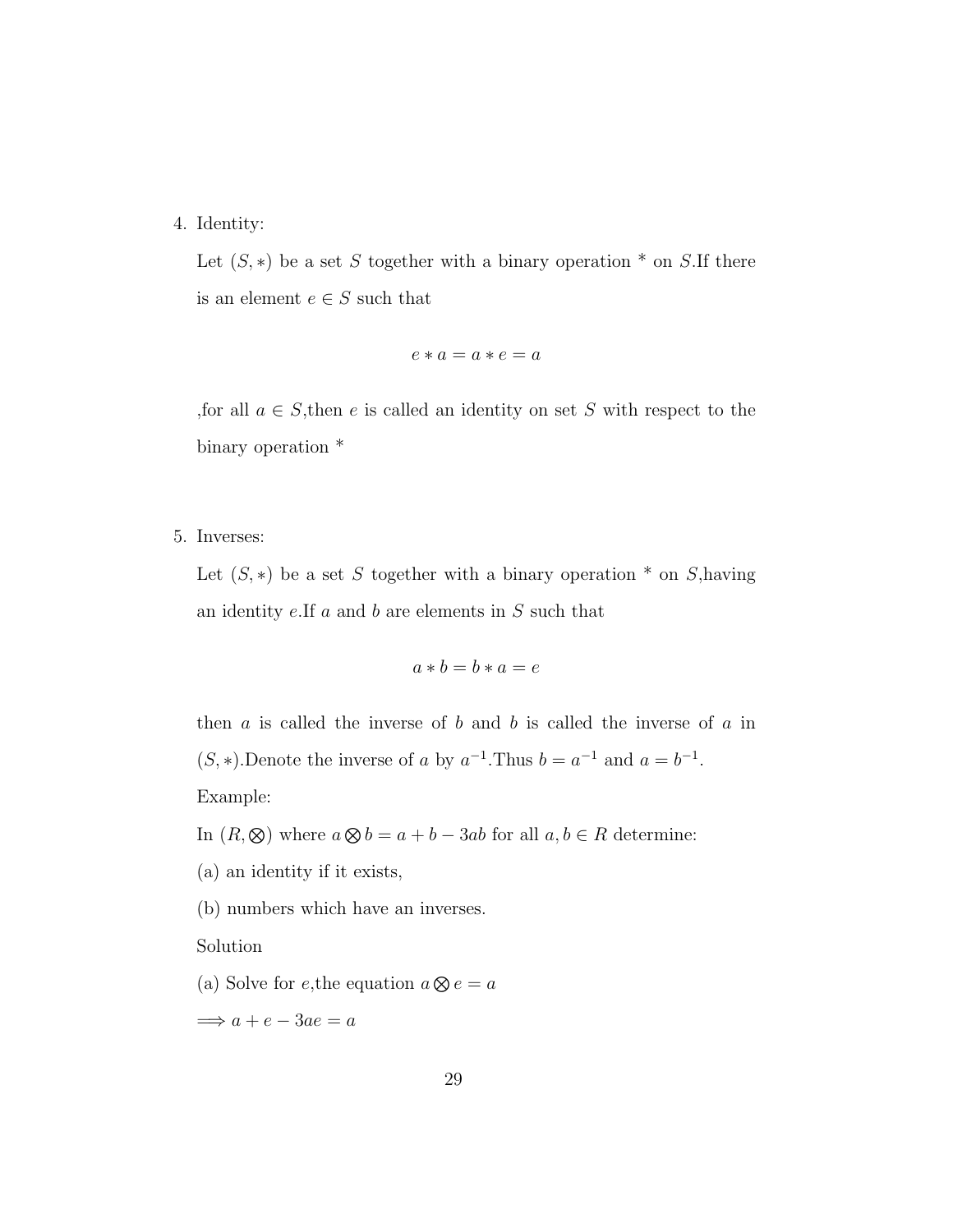$$
\implies (1 - 3a)e = 0 \implies e = 0
$$
  
Hence 0 is the identity in  $(R, \otimes)$   
(b) Given  $a$ , solve for  $b$ , the equation  $a \otimes b = 0$   
 $\implies a + b - 3ab = 0$   
 $\implies b(1 - 3a) = -a \implies b(3a - 1) = a$   
 $\implies b = \frac{a}{3a - 1}$ , if  $a \neq \frac{1}{3}$   
 $\implies a^{-1} = \frac{a}{3a - 1}$ , if  $a \neq \frac{1}{3}$ 

Hence all numbers, except  $\frac{1}{3}$ , have inverses in  $(R, \otimes)$ 

6. Distributive law:

Let  $(S, *, o)$  be a set S together with two binary operations  $*$  and  $o$  on S.<br>If for every  $a,b,c\in S,$ 

$$
a * (boc) = (a * b)o(a * c)
$$

then we say that  $*$  is left distributive over  $o$ .

If  $(aob) * c = (a * c)o(b * c)$  then we say that \* is a right distributive over o.

If  $*$  is both left distributive and right distributive over  $o,$ then  $*$  is distributive over  $o$ .

Example:

Consider  $(R, *, \otimes)$  where  $a * b = ab$  and  $a \otimes b = a + b + ab$  for all  $a, b \in R$ .

(a) Is  $*$  distributive over  $\otimes$ ?